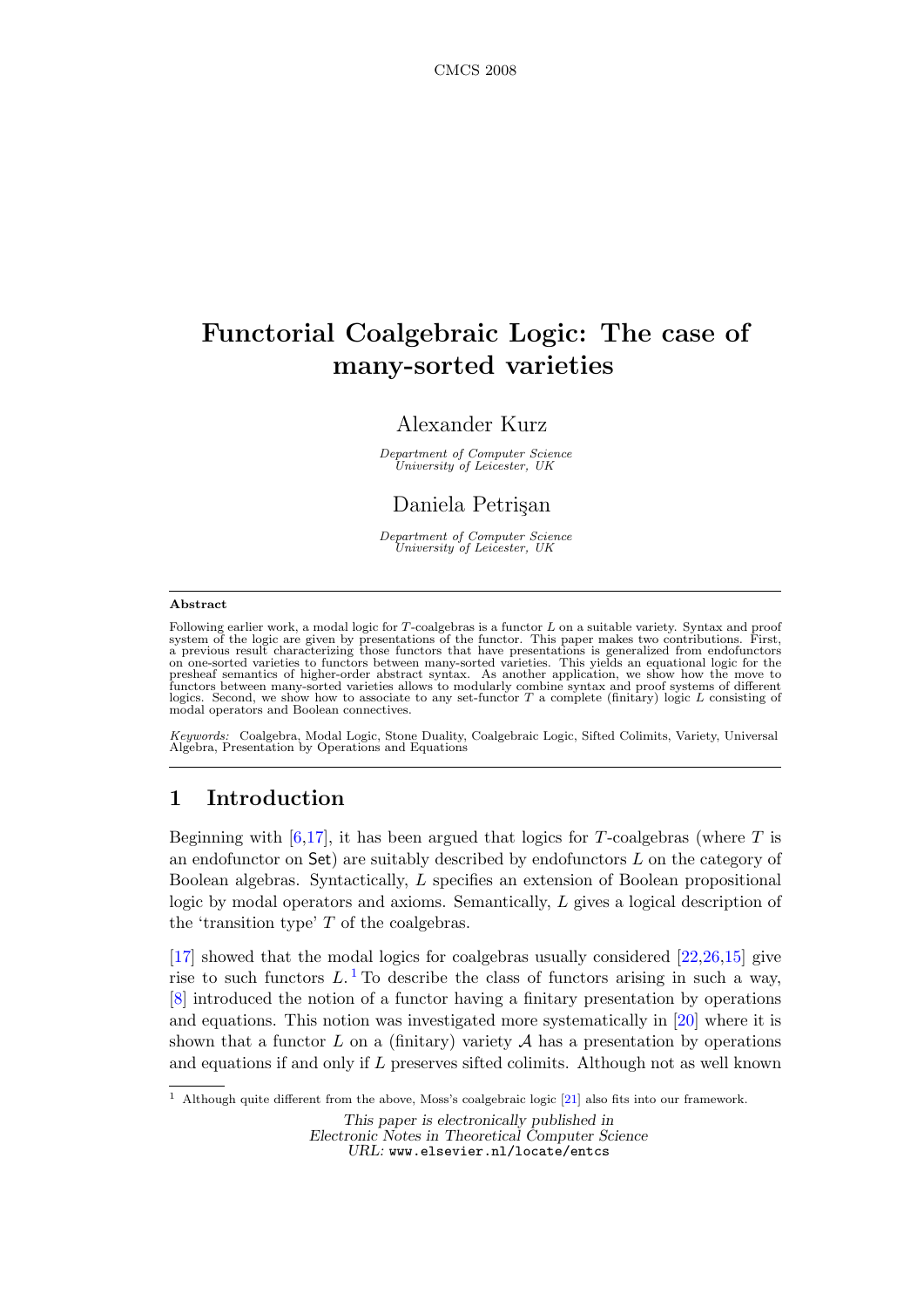as filtered colimits, sifted colimits are the right concept when working with varieties (as opposed to locally finitely presentable categories): Each variety  $A$  is the free cocompletion by sifted colimits of the dual of the Lawvere theory of  $A$ . The reason is that algebras for a Lawvere theory are set-valued product-preserving functors and sifted colimits are precisely those colimits that commute in Set with finite products.

This paper continues this line of research. We start by generalizing the results of [\[20\]](#page-18-4) on functors on varieties from the one-sorted to the many sorted case (Section [3\)](#page-3-0). This generalization in itself is not difficult, but it has interesting applications. The first, maybe somewhat unexpected, is that it provides an equational logic for the binding algebras used in the work of  $[11]$  (Section [4\)](#page-7-0). The second application shows how to modularly compose presentations of different functors (Section [5\)](#page-12-0). Even if one was only interested in one-sorted coalgebras, only the move to many-sorted logics gives the desired modularity. Finally, whereas [\[20\]](#page-18-4) shows how to prove strong completeness results by generalizing the Jónsson-Tarski representation theorem for Boolean algebras with operators, we show here how to prove completeness results for categories of coalgebras that do not satisfy the restrictions needed for the strong completeness result of [\[20\]](#page-18-4). In particular, we show that an arbitrary set-functor has a complete finitary logic (Section [6\)](#page-15-0).

Acknowledgments We would like to thank Rick Thomas for pointing out a very useful reference [\[5\]](#page-17-2).

## <span id="page-1-0"></span>2 Some preliminaries

For an endofunctor  $L$  on a category  $A$ , we consider the category of  $L$ -algebras, denoted by  $\mathsf{Alg}(L)$ , whose objects are defined as pairs  $(A, \alpha)$  such that  $\alpha : LA \to A$ is a morphism in A. A morphism of L-algebras  $f : (A, \alpha) \to (A', \alpha')$  is a morphism  $f: A \to A'$  of A such that  $f \circ \alpha = \alpha' \circ Lf$ . Dually, for an endofunctor  $T: A \to A$  we consider the category of  $T-coalgebras$ , denoted by  $Coalg(T)$ , whose objects are pairs  $(A, \gamma)$ , such that  $\gamma : A \to TA$ . A morphism of T-coalgebras  $f : (A, \gamma) \to (A', \gamma')$  is an arrow  $f: A \to A'$  of A such that  $Tf \circ \gamma = \gamma' \circ f$ .

Let S be a set (of sorts). A *signature*  $\Sigma$  is a set of operation symbols together with an arity map  $a: \Sigma \to S^* \times S$  which assigns to each element  $\sigma \in \Sigma$  a pair  $(s_1, \ldots, s_n; s)$  consisting of a finite word in the alphabet S indicating the sort of the arguments of  $\sigma$  and an element of S indicating the sort of the result of  $\sigma$ . To each signature we can associate an endofunctor on  $\mathsf{Set}^S$ , which will be denoted for simplicity with the same symbol  $\Sigma$ :

$$
(\Sigma X)_s = (\coprod_{k \in \omega_f^S} \Sigma_{k,s} \times X^k)_s
$$

Here, by  $\omega_f^S$  we denote the set of functions from S to  $\omega$  which have finite support (i.e. which vanish everywhere except for a finite set) and by  $X<sup>k</sup>$  the set of presheaf morphisms Set<sup>S</sup> $(k, X)$ . In detail, if  $k \in \omega_f^S$  has support  $\{s_1, ..., s_n\}$  then  $\Sigma_{k,s}$  is a set of operations of arity  $(s_1...s_n; s)$  and  $X^k$  is isomorphic in Set with the finite product  $X_{s_1}^{k(s_1)} \times \cdots \times X_{s_n}^{k(s_n)}$ . Conversely to each endofunctor on Set<sup>S</sup> given as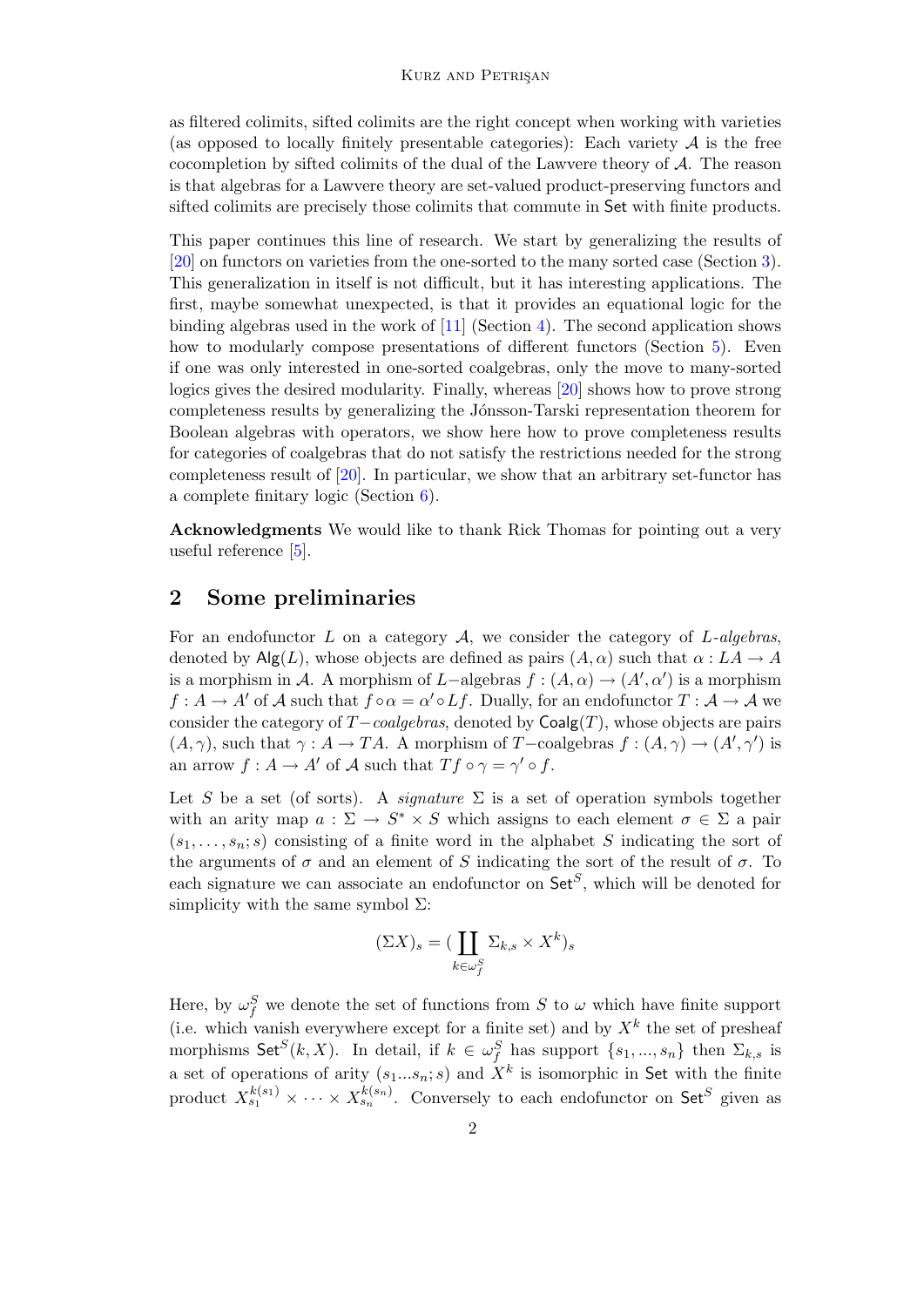above corresponds a signature  $\coprod \Sigma_{k,s}$ . Throughout this paper we will make no  $k \in \omega_f^S$ 

notational difference between the signature and the corresponding functor, and it will be clear from the context when we refer to the set of operation symbols or to a Set<sup>S</sup> endofunctor. The algebras for a signature  $\Sigma$  are precisely the algebras for the corresponding endofunctor, and form the category denoted by  $\mathsf{Alg}(\Sigma)$ . The terms over an S-sorted set of variables X are defined in the standard manner and and form a set denoted by  $Term_{\Sigma}(X)$ , and in fact this is the underlying set of the free Σ-algebra generated by X. An equation consists of a pair  $(\tau_1, \tau_2)$  of terms of the same sort, usually denoted  $\tau_1 = \tau_2$ . A  $\Sigma$ -algebra A satisfies this equation if and only if, for any interpretation of the variables of  $X$ , we obtain equality in  $A$ . A class  $\mathcal A$  of  $\Sigma$ -algebras is called a *variety* or an *equational class* if there exists a set of equations  $E$  such that an algebra lies in  $A$  if and only if it satisfies all the equations of E. Such an equational class will be denoted by  $\mathsf{Alg}(\Sigma, E)$ . The forgetful functor  $U : A \to \mathsf{Set}^S$  has a left adjoint F and  $\mathsf{Alg}(\Sigma, E)$  is monadic over  $\mathsf{Set}^S$ , i.e it is isomorphic with the Eilenberg-Moore category  $(\mathsf{Set}^S)^T$  for the monad T corresponding to the adjoint pair  $F \dashv U$ . Also notice that UF is a finitary, that is,  $UF$  preserves filtered colimits. In [\[3\]](#page-17-3), varieties are described independently of signatures and equations, via finite product sketches, and it is proved that any variety is a locally finitely presentable category. Recall that a category is locally finitely presentable provided that it is cocomplete and it has a set  $K$  of finitely presentable objects such that any object is a filtered colimit of objects of K. We will say that a category is *lfp* if it is locally finitely presentable.

<span id="page-2-0"></span>Endofunctors may appear via composition of functors between different varieties. Therefore, it is useful to consider a slight generalization of the notion of signature. If  $S_1$  and  $S_2$  are sets of sorts we will consider operations with arguments of sorts in  $S_1$  and returning a result of a sort in  $S_2$ , encompassed in the signature functor  $\Sigma:\mathsf{Set}^{S_1}\to\mathsf{Set}^{S_2}\text{:}$ 

$$
\Sigma X = (\coprod_{k \in \omega_f^{S_1}} \Sigma_{k,s} \times X^k)_{s \in S_2} \tag{1}
$$

An important example of a (finitary) variety of algebras is the functor category  $\mathsf{Set}^{\mathcal{C}}$ for any small category  $\mathcal C$ . The sorts are the objects of  $\mathcal C$ , the operations symbols are the morphisms of  $\mathcal C$  (all of them with arity 1), and the equations are given by the composition of morphisms in  $\mathcal{C}$ .

A sifted category  $\mathcal D$  is a small category such that colimits over  $\mathcal D$  commute in Set with finite products. A sifted colimit in a category  $\mathcal C$  is a colimit over  $\mathcal D$ . The most important examples of sifted colimits are filtered colimits and reflexive coequalizers. An object in a category is called strongly finitely presentable if its hom-functor preserves sifted colimits. It is shown in [\[4\]](#page-17-4) that any object in a variety is a sifted colimit of strongly finitely presentable algebras, which in a variety are the retracts of finitely generated free algebras. An important observation is that sifted colimit preserving functors on varieties are determined by their action on free algebras. Another useful observation is that for an  $S$ -sorted variety  $A$  the forgetful functor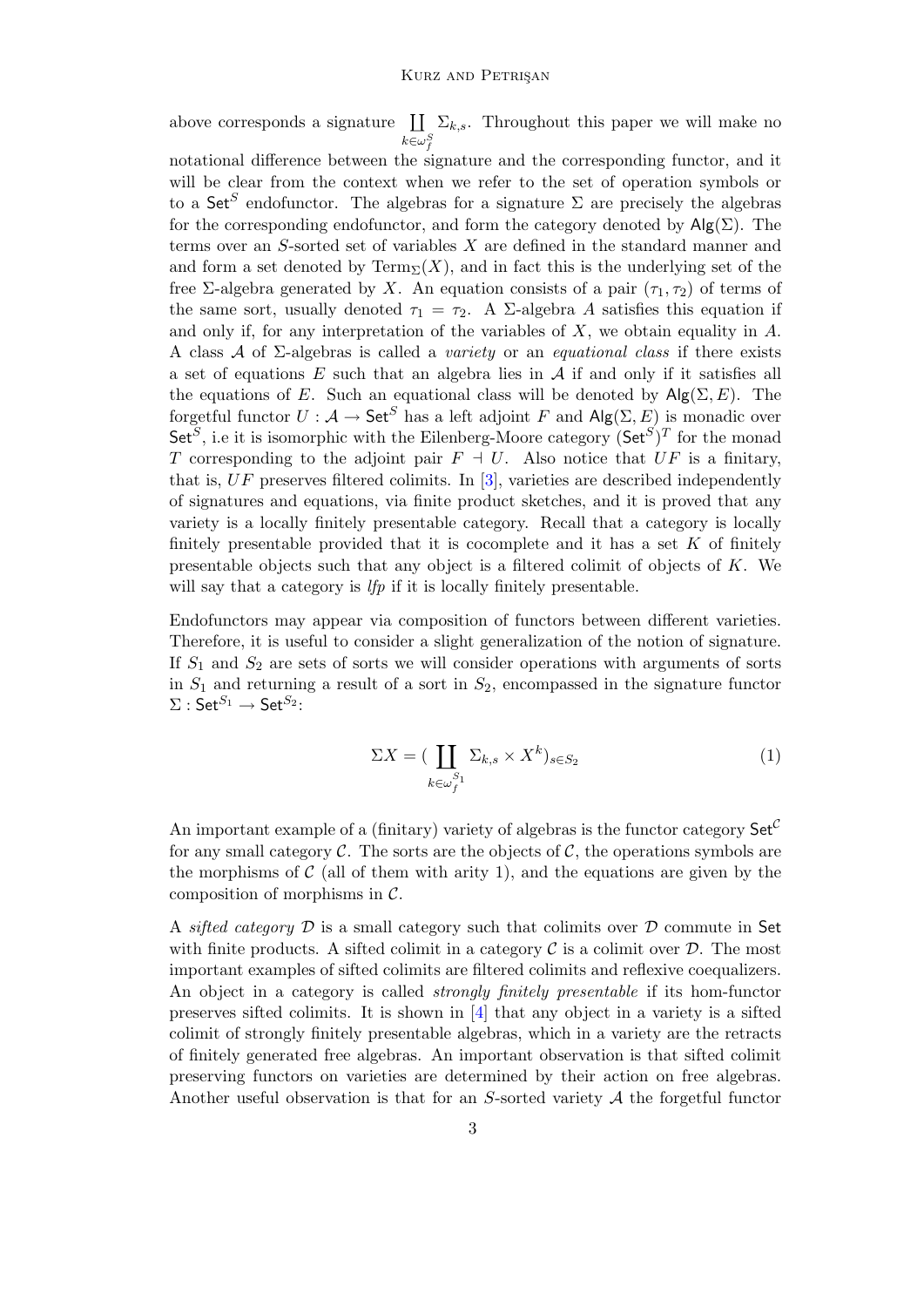$U: \mathcal{A} \to \mathsf{Set}^S$  and its left adjoint F are sifted colimit preserving functors. In fact F preserves all colimits.

## <span id="page-3-0"></span>3 Presenting algebras and functors

The purpose of this section is an algebraic investigation of logics for coalgebras. The general idea is as follows. Just as coalgebras are given wrt a functor  $T$  on, say, Set, so are logics for coalgebras given by a functor  $L$  on, say, Boolean algebras. The following example shows how logics for coalgebras given in a more conventional style give rise to a functor on the category BA of Boolean algebras.

**Example 3.1** Let  $T = \mathcal{P}$  be the covariant powerset functor. The modal logic **K** associated to  $\mathcal{P}$ -coalgebras (=Kripke frames) can be described by the functor L which maps a Boolean algebra  $A$  to the Boolean algebra  $LA$  freely generated by  $\{\Box a \mid a \in A\}$  modulo the relations  $\Box \top = \top$  and  $\Box(a \land b) = \Box a \land \Box b$ . We see that the modal operators appear as generators and the modal axioms as relations. Of course, from a logical point of view, we want the generators to be operations and the relations to be universally quantified equations. In other words, we need that the description of  $LA$  in terms of generators and relations is uniform in  $A$ . This is exactly captured by Definition [3.3](#page-4-0) below.

It is not difficult to see that the category  $\mathsf{Alg}(L)$  of algebras for the functor L is isomorphic to the category of Boolean algebras with operators, which constitute the standard algebraic semantics of  $\bf{K}$  in modal logic. In particular, the initial L-algebra is the Lindenbaum-Tarski algebra of the modal logic K.

To simply replace a concrete modal logic by the corresponding functor is a powerful abstraction that makes a number of category theoretic methods available to modal logic. This section makes sure that the move from logics to functors is not an overgeneralisation: Every suitable functor  $L$  will come from a modal logic in exactly the same way as in the example above. The reader who wants to know more about the relationship between T-coalgebras and L-algebras before reading this section might want to skip ahead to Section [6.](#page-15-0)

<span id="page-3-1"></span>**Definition 3.2** Let A be a many-sorted algebra in a variety A. We say that  $(G, E)$ is a presentation for A if G is an S-sorted set of generators and  $E = (E_s)_{s \in S}$ ,  $E_s \subset$  $(UFG)_s \times (UFG)_s$  is an S sorted set of equations such that A is the coequalizer of the following diagram:

$$
FE \frac{\pi_1^{\sharp}}{\pi_2^{\sharp}} FG \stackrel{q_A}{\longrightarrow} A \tag{2}
$$

The maps  $\pi_1^{\sharp}$  $_{1}^{\sharp},\pi_{2}^{\sharp}$  $\frac{1}{2}$  are induced, via the adjunction, by the projections  $\pi_1, \pi_2$  of E on  $UFG.$ 

Next we want to define a presentation for a functor  $L : A_1 \to A_2$  between manysorted varieties. For  $i \in \{1,2\}$ , denote by  $S_i$  the set of sorts for  $\mathcal{A}_i$  respectively, by  $U_i: \mathcal{A}_i \to \mathsf{Set}^{S^i}$  the corresponding forgetful functor, and by  $F_i$  its left adjoint. We will do this in the same fashion as in [\[20\]](#page-18-4) and [\[8\]](#page-17-1), keeping in mind that we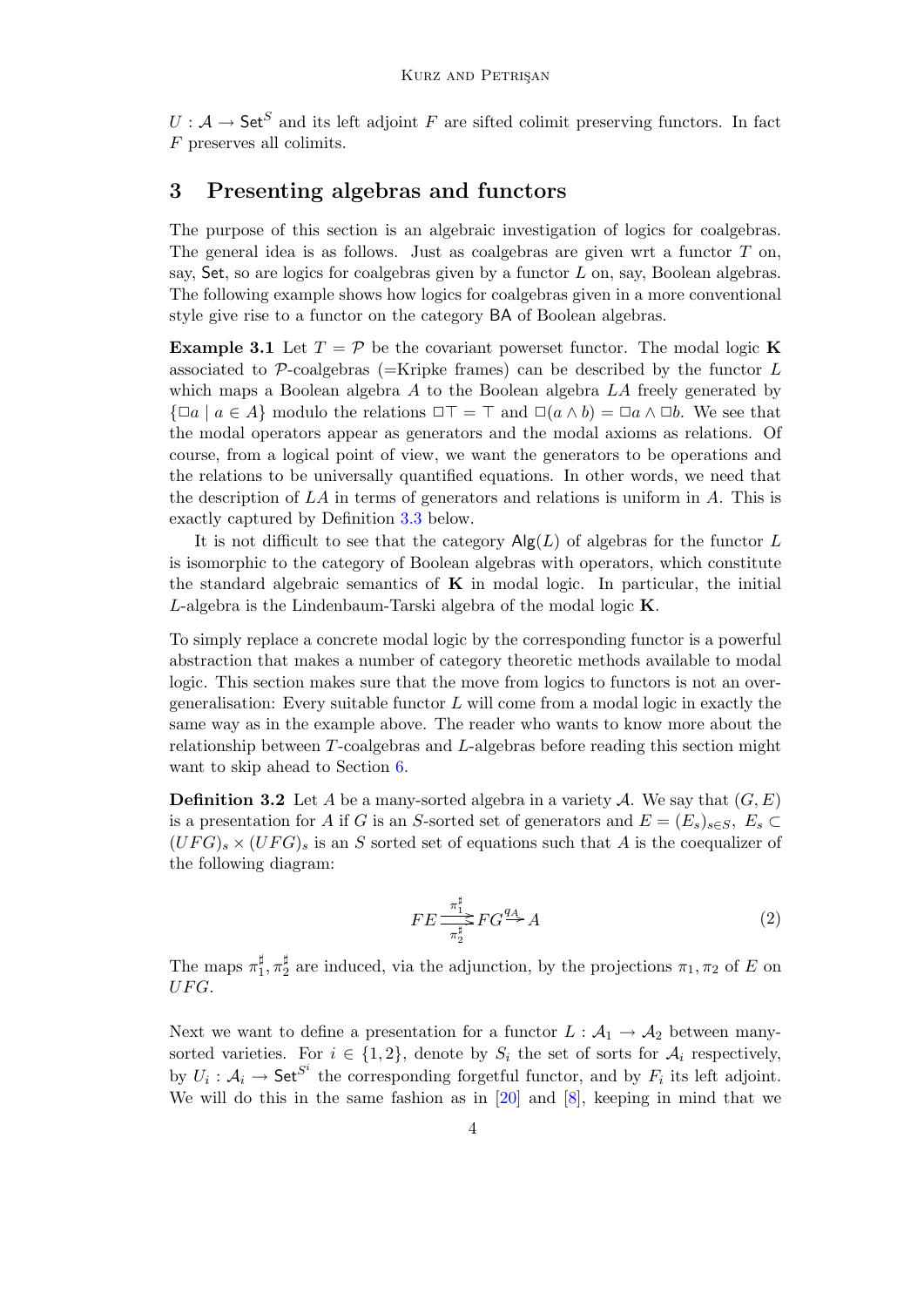need to extend [\(2\)](#page-3-1) uniformly: this means that the generators and equations for each LA will depend functorialy on A. Suppose A is a many-sorted algebra in  $\mathcal{A}_1$ . The generators  $\Sigma U_1 A$  for the algebra LA will be given by a signature functor  $\Sigma$ : Set<sup>S<sub>1</sub></sup>  $\rightarrow$  Set<sup>S<sub>2</sub></sup> as in [\(1\)](#page-2-0). The equations that we will consider are of rank 1, meaning that in the terms involved every variable is under the scope of precisely one operation symbol in  $\Sigma$ , and are given by an  $S_2$ -sorted set E. For each sort  $s \in S_2$  and each  $S_1$ -sorted set of variables V with the property that  $\bigcup V_t$  is finite,  $t\in S_1$ 

we consider a set  $E_{V,s}$  of equations over the set V of terms of sort s, which is defined as a subset of  $(U_2F_2\Sigma U_1F_1V)_s^2$ . Now take  $E_V = (E_{V,s})_{s \in S_2}$  and  $E = \bigcup$  $V \in \omega_f^{S_1}$  $E_V$ .

<span id="page-4-0"></span>**Definition 3.3** Let  $S_1, S_2$  be sets of sorts,  $A_1$  be an  $S_1$ -sorted variety and  $A_2$  be an S<sub>2</sub>-sorted variety. A presentation for a functor  $L : A_1 \to A_2$  is a pair  $\langle \Sigma, E \rangle$ defined as above. A functor  $L : A_1 \to A_2$  is presented by  $\langle \Sigma, E \rangle$ , if

<span id="page-4-1"></span>(i) for every algebra  $A \in \mathcal{A}_1$  the algebra  $LA$  is the joint coequalizer:

$$
F_2 E_V \frac{\pi_1^{\sharp}}{\pi_2^{\sharp}} F_2 \Sigma U_1 F_1 V \xrightarrow{\text{F}_2 \Sigma U_1 v^{\sharp}} F_2 \Sigma U_1 A \xrightarrow{q_A} LA \tag{3}
$$

taken after all finite sets of  $S_1$ -sorted variables V and all valuations  $v: V \to U_1 A$ . Here  $v^{\sharp}$  denotes the adjoint transpose of a valuation v.

<span id="page-4-2"></span>(ii) for all morphisms  $f : A \to B$  the diagram commutes:

$$
F_2 \Sigma U_1 A \xrightarrow{q_A} LA
$$
\n
$$
\begin{vmatrix}\nP_2 \Sigma U_1 f \\
F_2 \Sigma U_1 f\n\end{vmatrix} Lf
$$
\n
$$
F_2 \Sigma U_1 B \xrightarrow{q_B} LB
$$
\n(4)

The importance of this notion, emphasized in [\[8\]](#page-17-1), resides in the fact that endofunctors having finitary presentations give rise to modal logics, where the modal operators are the operation symbols of  $\Sigma$  and the axioms are the equations of E.

If  $A = Alg(\Sigma_A, E_A)$  is an S-sorted variety and the endofunctor  $L : A \rightarrow A$  has a finitary presentation  $\langle \Sigma_L, E_L \rangle$ , we can obtain an equational calculus for Alg(L), regarding the equations  $E_A$  and  $E_L$  as equations containing terms in Term $_{\Sigma_A+\Sigma_L}$ . First remark, that formally, for an arbitrary set of variables  $V, E_{L,V}$  is a subset of the S-sorted set  $(UF\Sigma_L UFV)^2$ . But for each set X,  $UFX$  is a quotient of  $\text{Term}_{\Sigma_{\mathcal{A}}}X$ modulo the equations. Thus, if we choose a representative for each equivalence class in  $UF\Sigma_L UFV$ , we can obtain a set of equations in  $\text{Term}_{\Sigma_{\mathcal{A}}} \Sigma_L \text{Term}_{\Sigma_{\mathcal{A}}}$ . Using the natural map from  $\mathrm{Term}_{\Sigma_{\mathcal{A}}} \Sigma_L \mathrm{Term}_{\Sigma_{\mathcal{A}}}$  to  $\mathrm{Term}_{\Sigma_{\mathcal{A}}+\Sigma_L} V$ , we obtain a set of equations on terms  $\text{Term}_{\Sigma_A+\Sigma_L}V$ . By abuse of notation we will denote this set with  $E_L$  as well.

<span id="page-4-3"></span>**Theorem 3.4** Let  $\mathcal{A} = \mathsf{Alg}(\Sigma_{\mathcal{A}}, E_{\mathcal{A}})$  be an S-sorted variety and let  $L : \mathcal{A} \to \mathcal{A}$  be a functor presented by operations  $\Sigma_L$  and equations  $E_L$ . Then  $\mathsf{Alg}(L) \cong \mathsf{Alg}(\Sigma_{\mathcal{A}} +$  $\Sigma_L, E_{\mathcal{A}} + E_L$ ).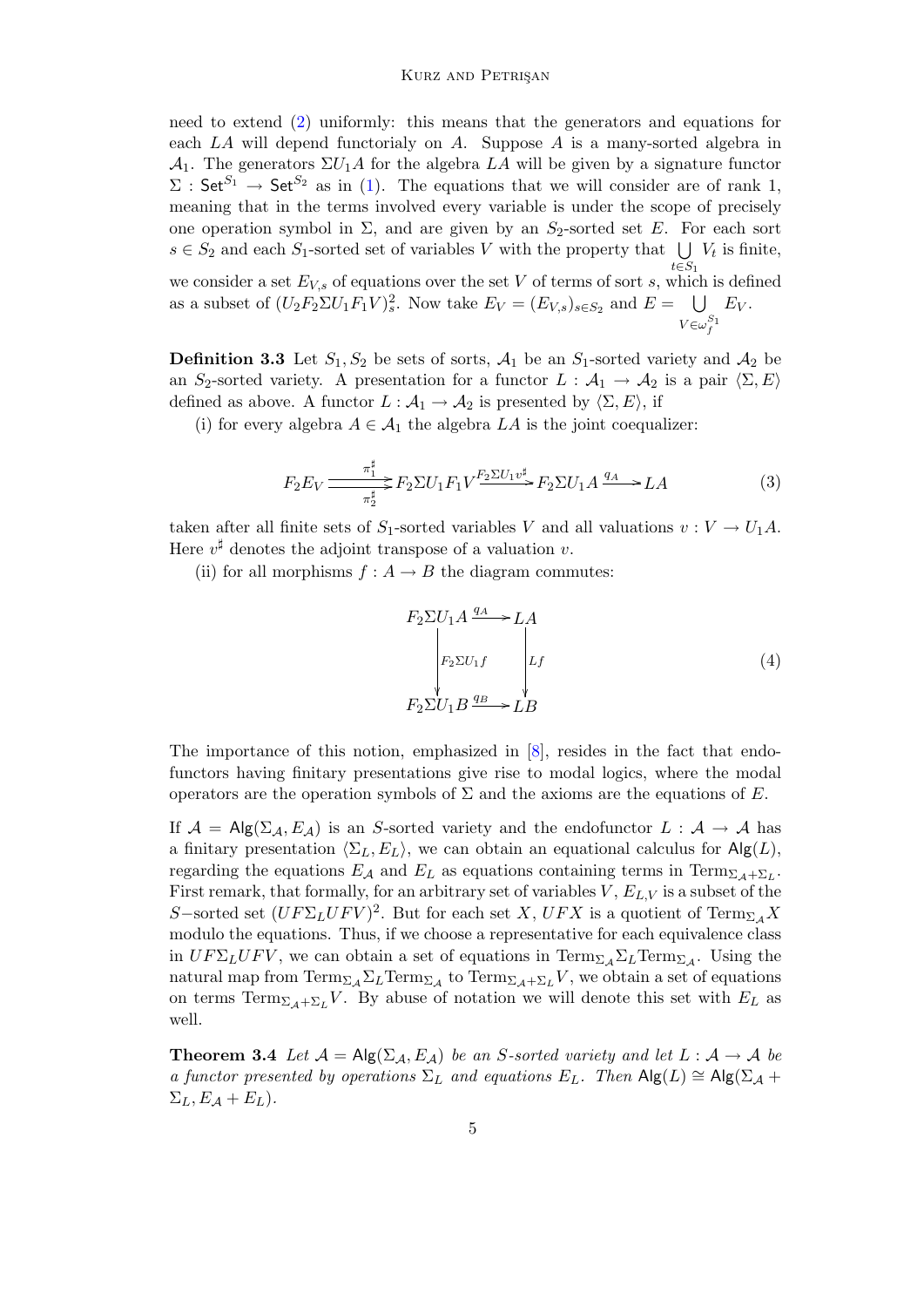**Proof.** We define a functor  $H : Alg(L) \rightarrow Alg(\Sigma_{\mathcal{A}} + \Sigma_{L}, E_{\mathcal{A}} + E_{L})$ . Suppose  $\alpha: LA \to A$  is an L-algebra. Then the underlying set of HA is defined to be UA.  $HA$  inherits the algebraic structure of A: the interpretation of the operation symbols of  $\Sigma_A$  is the same as in the algebra A and it satisfies the equations  $E_A$ . As far as the operation symbols of  $\Sigma_L$  are concerned, their interpretation is given by the composition:

$$
F\Sigma_L UA \xrightarrow{q_A} LA \xrightarrow{\alpha} A \tag{5}
$$

Explicitly, the interpretation of an operation symbol  $\sigma$  of arity  $(s_1 \ldots s_n; s)$  is the morphism  $\sigma^A: A_{s_1} \times \cdots \times A_{s_n} \to A_s$  defined by

$$
\sigma^A(x_1,\ldots,x_n)=\alpha(q_A((\sigma,x_1,\ldots,x_n)))
$$

Now it is clear that the equations  $E_L$  are satisfied in  $HA$ , because  $q_A$  is a coequalizer as in [\(3\)](#page-4-1). If f is a morphism of L-algebras, we define  $Hf = f$  and we only have to check that  $f(\sigma(a_1, \ldots, a_k)) = \sigma(f(a_1), \ldots, f(a_k))$  for all  $\sigma \in \Sigma_L$ . But this follows from the fact the definition of the interpretation of the operations, the commutativity of diagram  $(4)$  and the fact that f is an L-algebra morphism.

Conversely, we define a functor  $J : \mathsf{Alg}(\Sigma_{\mathcal{A}} + \Sigma_L, E_{\mathcal{A}} + E_L) \to \mathsf{Alg}(L)$ . Suppose A is an algebra in  $\mathsf{Alg}(\Sigma_{\mathcal{A}} + \Sigma_L, E_{\mathcal{A}} + E_L)$ . The map  $\rho_A : \Sigma_L U A \to U A$  defined by:

$$
(\sigma_{(s_1\ldots s_n;s)},x_{i_1},\ldots,x_{i_n})\mapsto \sigma_{(s_1\ldots s_n;s)}(x_{i_1},\ldots,x_{i_n})
$$

induces a map  $\rho^{\sharp}$  $A^{\mu}_{A}: F\Sigma_{L}UA \to A$ . The fact that equations  $E_{L}$  are satisfied implies that  $\rho^{\sharp}$  $\frac{\sharp}{A} \circ F \Sigma_L U v^{\sharp} \circ \pi_1^{\sharp} ~=~ \rho^{\sharp}$  $\sharp_A^\sharp \circ F\Sigma_L U v^\sharp \circ \pi_2^\sharp$  $2^{\frac{1}{2}}$  as depicted in [\(6\)](#page-5-0). But *LA* is a coequalizer in Alg( $\Sigma_{\mathcal{A}}, E_{\mathcal{A}}$ ), therefore there exists a morphism  $\alpha_A : LA \to A$  such that  $\alpha_A \circ q_A = \rho_A^{\sharp}$  $A^{\mu}$ . We define  $JA$  to be the L- algebra  $\alpha_A$ . For any morphism  $f: A \to B$  in Alg $(\Sigma_A + \Sigma_L, E_A + E_L)$  we define  $Jf = U_0 f$ , where  $U_0:$  Alg $(\Sigma_A +$  $\Sigma_L, E_{\mathcal{A}} + E_L$ )  $\rightarrow$  Alg( $\Sigma_{\mathcal{A}}, E_{\mathcal{A}}$ ) is the forgetful functor. This is well defined and we can check this easily by proving that the rightmost square of diagram [\(6\)](#page-5-0) is commutative:

<span id="page-5-0"></span>
$$
FE_L \xrightarrow{\pi_1^{\sharp}} F\Sigma_L UF \xrightarrow{\text{F\Sigma} U \cdot \text{F}^{\sharp}} F \Sigma_L U \overbrace{F\Sigma U \cdot \text{F}^{\sharp}}_{F\Sigma L U B} \xrightarrow{\text{qA}} L A - \frac{\alpha_A}{2} \rightarrow A
$$
\n
$$
F \Sigma_L U F \xrightarrow{\text{rS} U \cdot \text{F}^{\sharp}} L B - \frac{\alpha_B}{2} \rightarrow B
$$
\n
$$
B - \frac{\alpha_B}{2} \rightarrow B
$$
\n
$$
(6)
$$

Now it is straightforward to check that  $J \circ H$  and  $H \circ J$  are the identities.  $\Box$ 

The characterization of endofunctors having finitary presentation was given in [\[20\]](#page-18-4) for monadic categories over Set and it can be easily extended if we replace Set with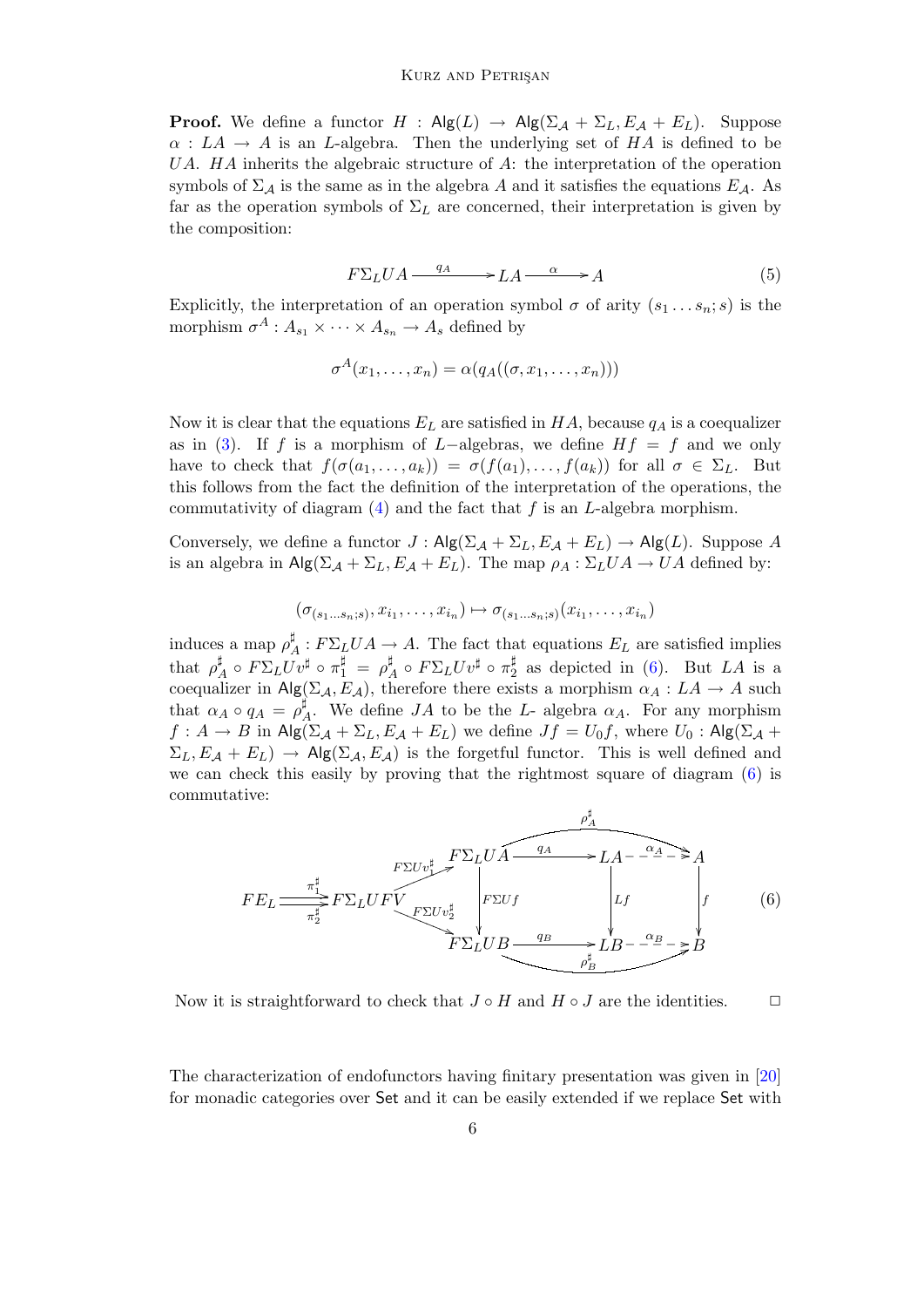the presheaf category  $\mathsf{Set}^S$ . The result holds even if we work with functors between different varieties.

<span id="page-6-2"></span>**Theorem 3.5** Let  $S_1, S_2$  be sets of sorts,  $A_1$  be an  $S_1$ -sorted variety and  $A_2$  be an  $S_2$ -sorted variety. For a functor  $L : A_1 \rightarrow A_2$  the following conditions are equivalent:

- $(i)$  L has a finitary presentation by operations and equations;
- (ii) L preserves sifted colimits.

**Proof.** (i)  $\Rightarrow$  (ii). Assume L has a finitary presentation  $\langle \Sigma, E \rangle$ . Let D be a sifted category and  $a_i: A_i \to A$  be a sifted colimit in  $A_1$ . Let  $d_i: LA_i \to B$  be an arbitrary cocone. As we have seen in the preliminaries, the corresponding forgetful functors and their left adjoints  $U_1, U_2, F_1, F_2$  preserve sifted colimits.  $\Sigma$  shares the same property because sifted colimits are computed point-wise and commute with finite products. Therefore we obtain that  $F_2 \Sigma U_1 a_i : F_2 \Sigma U_1 A_i \to F_2 \Sigma U_1 A$  is a colimiting cocone in  $A_2$ , hence there exists a map  $d : F_2 \Sigma U_1 A \rightarrow B$  such that  $d \circ F_2 \Sigma U_1 a_i = d_i \circ q_{A_i}$  for all *i* in *D*.

Choose an arbitrary S<sub>1</sub>-sorted set of variables  $V = (V_s)_{s \in S_1}$  such that  $\bigcup$  $s \in S_1$  $V_s$  is finite and a morphism  $v: V \to U_1A$ . Then V is strongly finitely presented in the category Set<sup>S<sub>1</sub></sup>, and  $U_1a_i: U_1A_i \to U_1A$  is a sifted colimit, so there exists  $v_i: V \to U_1A_i$  such that  $v = U_1 a_i \circ v_i$ . From the fact that  $q_{A_i}$  is a joint coequalizer, it follows that d makes the bottom line of diagram [\(7\)](#page-6-0) commutative.

<span id="page-6-0"></span>

Using that LA is a joint coequalizer we obtain  $b : LA \to B$  such that  $b \circ q_A = d$ . Now it is immediate to check that diagram [\(8\)](#page-6-1) is commutative, and this shows that the cocone  $La_i: LA_i \to LA$  is universal.

<span id="page-6-1"></span>

 $(ii) \Rightarrow (i)$  Being a sifted colimit preserving functor, L is determined by its values on finitely generated free algebras. Given  $k \in \omega_f^{S_1}$  with support  $\{s_1, \ldots, s_n\}$  and given  $s \in S_2$  we can view the elements of the set  $(U_2LF_1k)_s$  as operations symbols which take  $k(s_i)$  arguments of sort  $s_i$  for all  $1 \leq i \leq n$  and return a result of sort s. More explicitly we can consider for all algebras A the map  $r_A$  given component-wise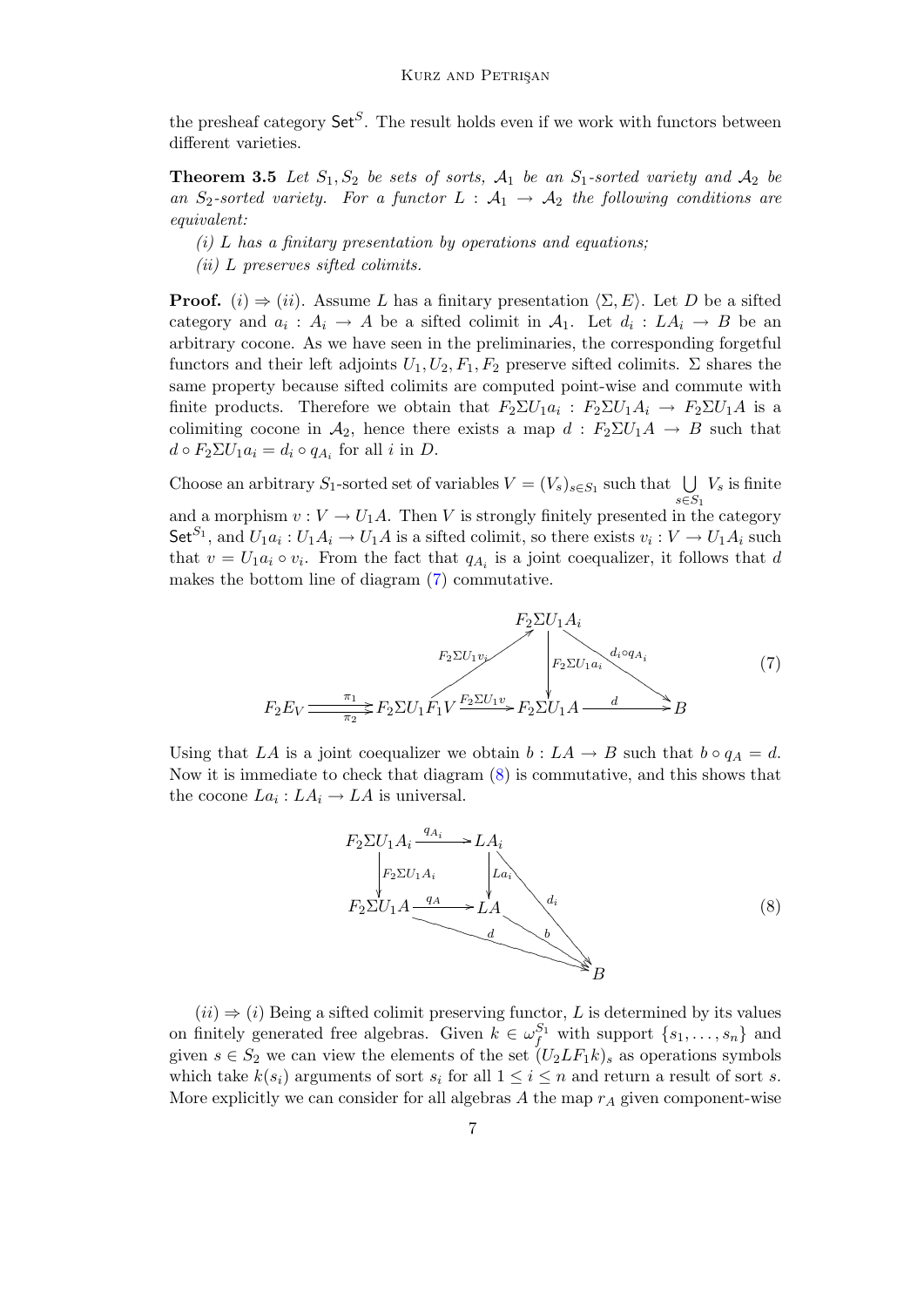<span id="page-7-1"></span>by:

$$
\coprod_{k \in \omega_f^S} (U_2 L F_1 k)_s \times U_1 A^k \xrightarrow{r_{A,s}} (U_2 L A)_s
$$
\n
$$
(\sigma, x) \mapsto (U_2 L \epsilon_A \circ U_2 L F_1 x)_s (\sigma)
$$
\n
$$
(9)
$$

where  $\epsilon_A : F_1U_1A \to A$  is the counit of the adjunction. In the definition of the map  $r_{A,s}$  we have interpreted x as a morphism in  $\mathsf{Set}^S(k, U_1A)$ . Now the operations that we will consider are encompassed in the functor  $\Sigma: \mathsf{Set}^{S_1} \to \mathsf{Set}^{S_2}$  defined by

$$
\Sigma X = \left( \coprod_{k \in \omega_f^{S_1}} (U_2 L F_1 k)_s \times X^k \right)_{s \in S_2} \tag{10}
$$

Note that r is a natural transformation from  $\Sigma U_1$  to  $U_2L$ .

For an arbitrary  $S_1$ -sorted set of variables V, the equations are induced by the map  $r_{F_1V} : \Sigma U_1F_1V \to U_2LF_1V$  as in [\(9\)](#page-7-1), more precisely  $E_V$  is defined to be the kernel pair of the map  $Ur_{F_1V}^{\sharp}: U_2F_2\Sigma U_1F_1V \to U_2LF_1V$ . We will prove that L is presented by  $\langle \Sigma, E \rangle$ . For all  $k \in \omega_f^{S_1}$  the following diagram is a split coequalizer because  $E_k$  is a kernel pair.

$$
E_k \frac{\pi_1}{\sqrt{\pi_2}} U_2 F_2 \Sigma U_1 F_1 k \frac{U_2 r_{F_1 k}^{\sharp}}{s} U_2 L F_1 k \tag{11}
$$

One can check that it follows that

$$
U_2F_2E_k \xrightarrow{U_2\pi_1^{\sharp}} U_2F_2\Sigma U_1F_1k \xrightarrow{U_2r_{F_1k}^{\sharp}} U_2LF_1k
$$
\n
$$
(12)
$$
\n
$$
U_2F_2t \circ \eta_{U_2F_2\Sigma U_1F_1k}
$$

is again a split coequalizer.  $U_2$  is a monadic functor, hence it creates split coequalizers, and we obtain that

$$
F_2 E_k \frac{\pi_1^{\sharp}}{\pi_2^{\sharp}} F_2 \Sigma U_1 F_1 k \xrightarrow{\ r_{F_1 k}^{\sharp}} L F_1 k \tag{13}
$$

is a coequalizer. Now it is straightforward to show that

$$
F_2 E_V \frac{\pi_1^{\sharp}}{\pi_2^{\sharp}} F_2 \Sigma U_1 F_1 V \frac{F_2 \Sigma U_1 v^{\sharp}}{\Sigma} F_2 \Sigma U_1 F_1 k \stackrel{r_{F_1 k}^{\sharp}}{\longrightarrow} L F_1 k \tag{14}
$$

is a joint coequalizer. This proves that  $L$  coincides on finitely generated algebras with the functor presented by the finitary presentation  $\langle \Sigma, E \rangle$ , and therefore it is presented by  $\langle \Sigma, E \rangle$ .

#### <span id="page-7-0"></span>4 Equational logic for higher-order abstract syntax

Syntax with variable binders cannot be captured as an initial algebra in the usual way. But Fiore, Plotkin and Turi [\[11\]](#page-18-6) (see also Hofmann [\[13\]](#page-18-7) and Gabbay and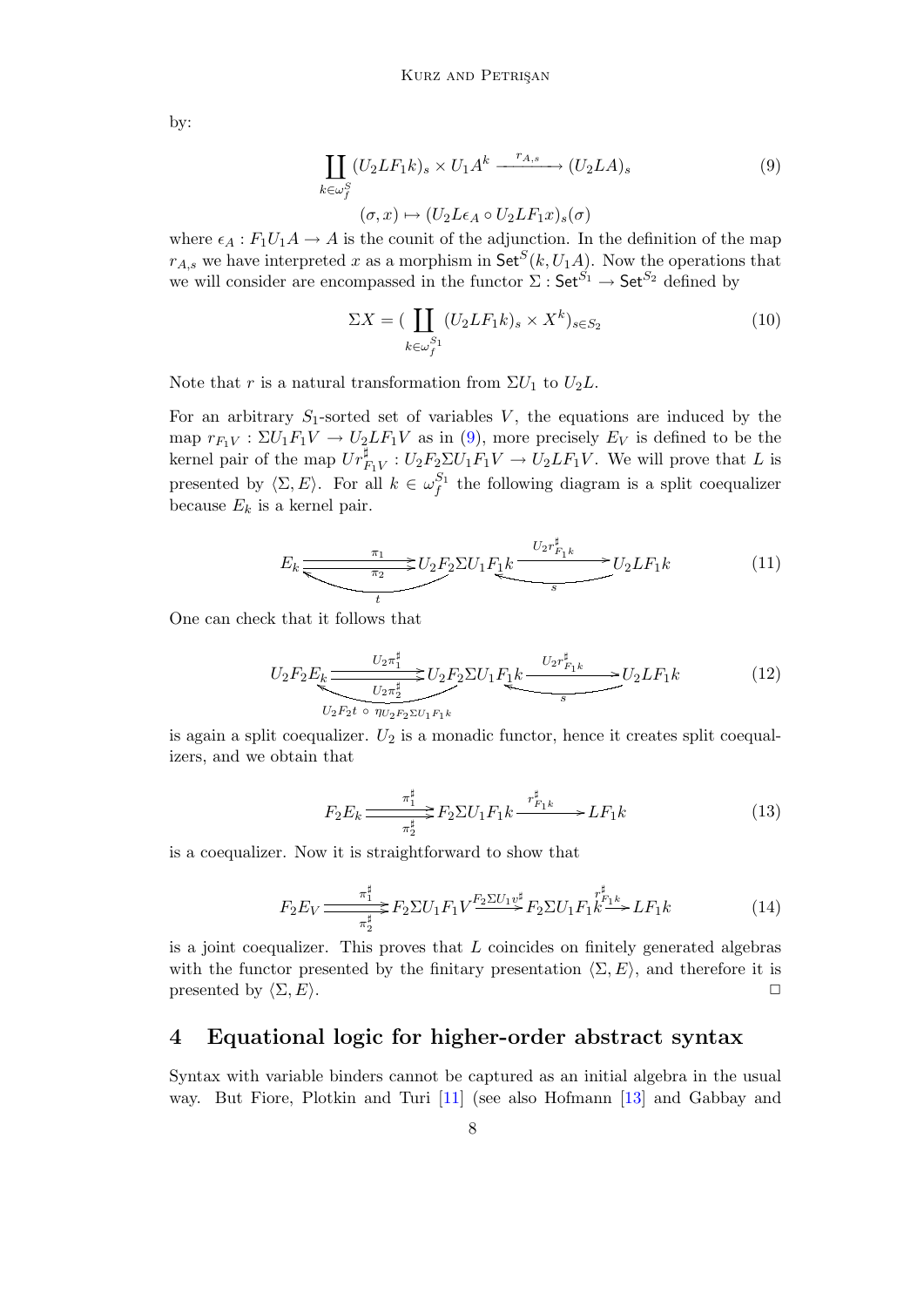Pitts [\[12\]](#page-18-8)) showed that this is possible if one moves from algebras for a functor on Set to algebras for a functor on a suitable presheaf category. In particular, they showed that  $\lambda$ -terms up to  $\alpha$ -equivalence form an initial algebra for a functor. These functors generalize the notion of a signature, but a notion of equational theory for these algebras is missing in  $[11]$  (but see the more recent work  $[10]$ ).

This section starts from the observation that a category of presheaves is a many-sorted variety. From Theorem [3.5](#page-6-2) we know that a large class of functors on presheaf categories have a presentation. To illustrate an application of Theorem [3.4](#page-4-3) we give an algebraic structure of the presheaf of  $\lambda$ -terms up to  $\alpha$ -equivalence. Canonical representatives for  $\lambda$ -terms up to  $\alpha$ -equivalence can be obtained in different ways, for example, using the method of De Bruijn levels or the method of De Bruijn indices. Using the method of De Bruijn levels, normal forms up to  $\alpha$ -equivalence are obtained by specifying well-formedness rules for  $\lambda$ -terms within a context:

$$
\frac{1 \leq i \leq n}{x_1, \ldots, x_n \vdash x_i} \; , \; \frac{x_1, \ldots, x_n, x_{n+1} \vdash t}{x_1, \ldots, x_n \vdash \lambda x_{n+1} \cdot t} \; , \; \frac{x_1, \ldots, x_n \vdash t_1 \; x_1, \ldots, x_n \vdash t_2}{x_1, \ldots, x_n \vdash t_1 t_2} \qquad (15)
$$

The appropriate notion to encompass contexts and the operations allowed on them is the full subcategory F of Set with objects  $n = \{1, \ldots, n\}$  and  $0 = \emptyset$ . The equivalence classes of  $\lambda$ -terms over a countable set of variables  $V = \{x_1, x_2, \dots\}$ form a presheaf in Set<sup>F</sup>, which we will denote by  $\Lambda V_{\alpha}$ . Explicitly  $\Lambda V_{\alpha}(\underline{n})$  is defined as the set of equivalence classes of  $\lambda$ -terms with the free variables contained in the set  $\{x_1, \ldots, x_n\}$ . For any morphism  $\rho : \underline{n} \to \underline{m}$ ,  $\Lambda V_\alpha(\rho)$  acts on an equivalence class of a term by substituting the free variables  $x_i$  with  $x_{\rho(i)}$ . More generally we can work with an arbitrary presheaf of variables V and again we can see that the  $\lambda$ -terms over V form a presheaf in Set<sup> $\mathbb{F}$ </sup>. Contexts, which correspond to natural numbers, stratify  $\lambda$ -terms up to  $\alpha$ -equivalence, and we can capture this by regarding them as the set of sorts. As we have seen in Section [2,](#page-1-0)  $\mathcal{A} = \mathsf{Set}^{\mathbb{F}}$  is a many-sorted unary variety, the sorts being the set of objects of  $\mathbb{F}$ , which is isomorphic to the set of non-negative integers N. For this many-sorted variety we denote by  $U : \mathcal{A} \to \mathsf{Set}^{\mathbb{N}}$ the forgetful functor and by  $F : \mathsf{Set}^{\mathbb{N}} \to \mathcal{A}$  its left adjoint.

We endow  $\mathbb F$  with the coproduct structure:

$$
\frac{1}{\sqrt{new}}\tag{16}
$$
\n
$$
\underline{n} \xrightarrow{i} \underline{n+1}
$$

where i is the inclusion and  $new(1) = n + 1$ . The type constructor for context extension can be defined as a functor  $\delta : \mathcal{A} \to \mathcal{A}$  given by  $\delta(A)(\rho) = A(\rho + id_1)$  for all  $A \in \mathcal{A}$  and for all morphisms  $\rho$  in  $\mathbb{F}$ . Let  $L : \mathcal{A} \to \mathcal{A}$  be the functor given by

$$
LX = \delta X + X \times X \tag{17}
$$

If V is a presheaf (of variables), then an immediate consequence of Theorem 2.1 of [\[11\]](#page-18-6) states that  $\Lambda V_{\alpha}$  is the the free L-algebra over V. We obtain the algebraic structure of  $\Lambda V_{\alpha}$  by giving an equational presentation for  $\mathsf{Alg}(L)$ , arising from a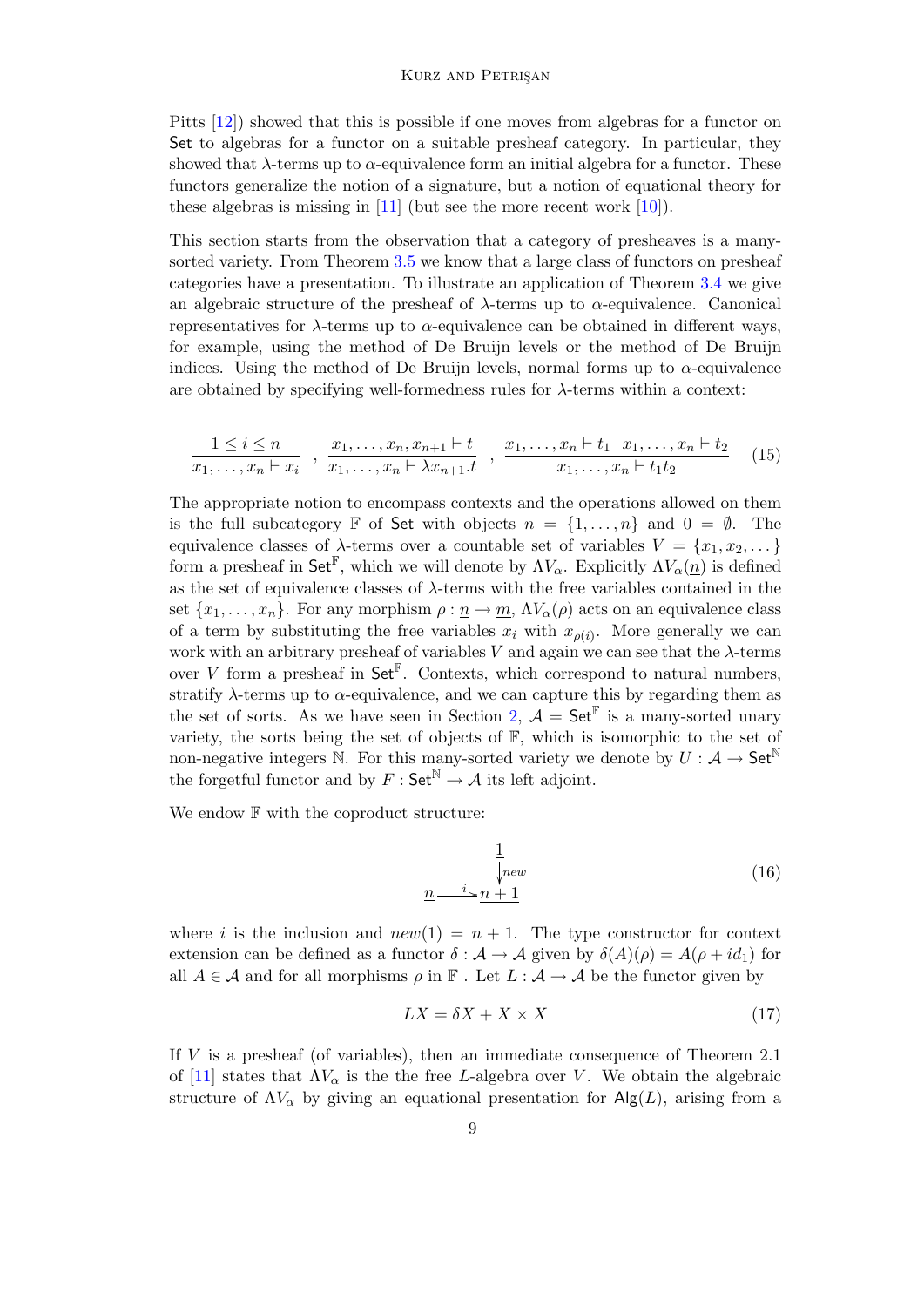finitary presentation of the functor  $L$  and an equational presentation of the variety A.

In order to obtain the equational presentation for  $A$  we consider the signature:

$$
\Sigma_{\mathcal{A}} = \{ \sigma_n^{(i)} \mid 1 < n, \ 1 \le i < n \} \cup \{ w_n \mid n \ge 0 \} \cup \{ c_n \mid n > 0 \} \tag{18}
$$

with the intended interpretation being the following:  $\sigma_n^{(i)}$  can be interpreted as the transposition  $(i, i + 1)$  of the set  $\underline{n}$ ,  $c_n$  as a contraction  $c_n : n + 1 \rightarrow \underline{n}$  defined by  $c_n(i) = i$  for  $i \leq n$  and  $c_n(n+1) = n$ , and  $w_n$  as the inclusion of  $\underline{n}$  into  $n+1$ .

Firstly, we consider the equations coming from the presentation of the symmetric group, see for example [\[24\]](#page-18-10):

$$
(\sigma_n^{(i)})^2(x) = id_n(x) \qquad 1 \le i < n
$$
  
\n
$$
\sigma_n^{(i)} \sigma_n^{(j)}(x) = \sigma_n^{(j)} \sigma_n^{(i)}(x) \qquad j \ne i \pm 1; 1 \le i, j < n \qquad (E_1)
$$
  
\n
$$
(\sigma_n^{(i)} \sigma_n^{(i+1)})^3(x) = id_n(x) \qquad 1 \le i < n - 1
$$

where x is a variable of sort n. Each permutation of the set n can be written as a composition of transpositions  $\sigma_n^{(i)}$  and we choose for each permutation such a representation. In the next equations the permutations that will appear should be regarded as abbreviations of their representation in terms of  $\sigma_n^{(i)}$ .

Secondly, we consider the equations coming from the presentation of the monoid of functions from  $\underline{n}$  to  $\underline{n}$ . [\[5\]](#page-17-2) gives a presentation of this monoid for  $n \geq 4$  in terms of generators of the symmetric group and an additional generator:

$$
A = \begin{pmatrix} 1 & 2 & 3 & \dots & n \\ 1 & 1 & 3 & \dots & n \end{pmatrix}
$$

Apart from the equations giving the presentation of the symmetric group, Aizenstat uses the following seven equations:

$$
A\sigma_n^{(1)} = \sigma_n^{(3)} A\sigma_n^{(3)} = (3, 4, \dots, n)A(3, 4, \dots, n) = [(1, n)A]^2 = A
$$
  

$$
[\sigma_n^{(2)} A]^2 = A\sigma_n^{(2)} A = [A\sigma_n^{(2)}]^2
$$
  

$$
[\sigma_n^{(2)}(1, n)A]^2 = [A\sigma_n^{(2)}(1, n)]^2
$$

If we replace A in the equations above by  $(1, n-1)(2, n)w_{n-1}c_{n-1}(1, n-1)(2, n)$ and each permutation by its representation in terms of  $\sigma_n^{(i)}$  we will obtain the equations which we will label by  $(E_2)$ . For each function from  $\underline{n}$  to  $\underline{n}$  we can choose a canonical representation in terms of  $\sigma_n^{(i)}$  and  $w_{n-1}c_{n-1}$ , and one can prove that any other representation can be reduced to this canonical one using  $(E_1)$  and  $(E_2)$ .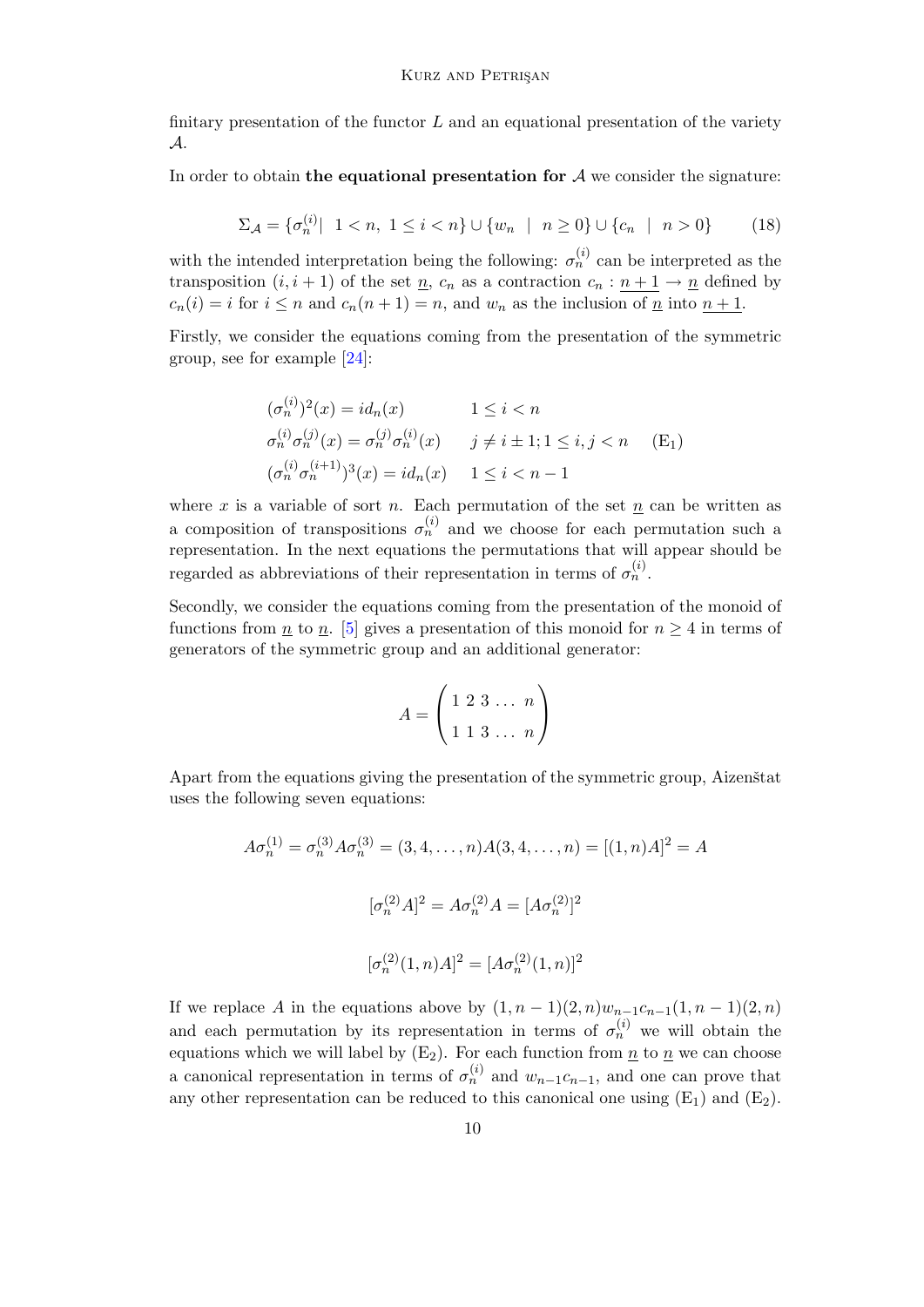Thirdly, we use the next set of equations:

$$
c_n \sigma_{n+1}^{(n)}(y) = c_n(y) \tag{E_3}
$$

$$
c_n w_n(x) = id_n(x) \tag{E_4}
$$

$$
\sigma_{n+1}^{(i)} w_n(x) = w_n \sigma_n^{(i)}(x) \qquad \qquad 1 \le i < n \quad \text{(E}_5)
$$

$$
\sigma_{n+2}^{(n+1)} w_{n+1} w_n(x) = w_{n+1} w_n(x) \tag{E_6}
$$

$$
\sigma_n^{(i)} c_n(y) = c_n \sigma_{n+1}^{(i)}(y) \qquad i < n - 1 \quad \text{(E}_7)
$$

$$
c_n \sigma_{n+1}^{(n-1)} \sigma_{n+1}^{(n)} w_n(x) = \sigma_n^{(n-1)} w_{n-1} c_{n-1}(x)
$$
 (E<sub>8</sub>)

$$
c_1 c_2 \sigma_3^{(1)} = c_1 c_2 \tag{E_9}
$$

where x is a variable of sort n and y is a variable of sort  $n + 1$ .

We can see that the equation of  $(E_2)$  corresponding to  $A\sigma_n^{(1)} = A$  can be obtained from  $(E_3)$ , so we can remove it.

For each positive integers  $n, k$  such that  $n > k$ , we call a k-partition of n a k-uple  $p = (i_1, \ldots, i_k)$  such that  $i_1 + \cdots + i_k = n$  and  $1 \leq i_1 \leq \cdots \leq i_k$ . For any k-partition p of n we denote by  $C_{n,k}^p : \underline{n} \to \underline{k}$  the morphism which maps the first  $i_1$  elements of  $n \neq n$  to 1, the next  $i_2$  elements to 2 and so on, the last  $i_k$  elements to k. If  $n \geq 4$ , if we compose  $C_{n,k}^p$  with the inclusion of <u>k</u> in <u>n</u> we obtain a function from <u>n</u> to <u>n</u>, which has a canonical representation in terms of  $\sigma_n^{(i)}$  and  $w_{n-1}c_{n-1}$ , abbreviated by  $N_{n,k}^p$ . Note that  $C_{n,k}^p = c_k \dots c_{n-1} N_{n,k}^p$ .

**Proposition 4.1** Let  $E_A$  denote the set of equations of the form  $(E_1) - (E_9)$ . Then A is isomorphic to  $\text{Alg}(\Sigma_{\mathcal{A}}, E_{\mathcal{A}})$ .

**Proof (Sketch)** An exhaustive presentation of  $A$  can be obtained if we take an operation symbol for each morphism in  $\mathbb F$  and if we consider all the equations induced by the composition of morphisms. Any morphisms of  $\mathbb F$  can be generated using only morphisms of the form  $\sigma_n^{(i)}$ ,  $c_n, w_n$ . In fact each morphism  $f: \underline{n} \to \underline{m}$  determines a k-partition of n denoted by  $p_f$ , where k is the cardinal of the image of f. If  $n \geq 4$ then there exist permutations  $\pi_n$  and  $\pi_m$ , such that:

$$
f = \pi_m w_{m-1} \dots w_k c_k \dots c_{n-1} N_{n,k}^{p_f} \pi_n
$$

If  $n \leq 3$  then there exists permutations  $\pi_n$  and  $\pi_m$ , such that:

$$
f = \pi_m w_{m-1} \dots w_k c_k \dots c_{n-1} \pi_n
$$

To make the notation easier we can just make the convention to denote  $N_{n,k}^{p_f} = id_n$ for  $n \leq 3$ . We prove that any other representation of f in terms of the generators can be reduced to this canonical form using the equations  $(E_1) - (E_9)$ . We will use implicitly the equations  $(E_1)$  when we manipulate the permutations. Let us consider another representation of  $f$ . The first step is to prove that we can transform it into a representation of the form  $\pi'_m w_{m-1} \dots w_k g$  where g is written only in terms of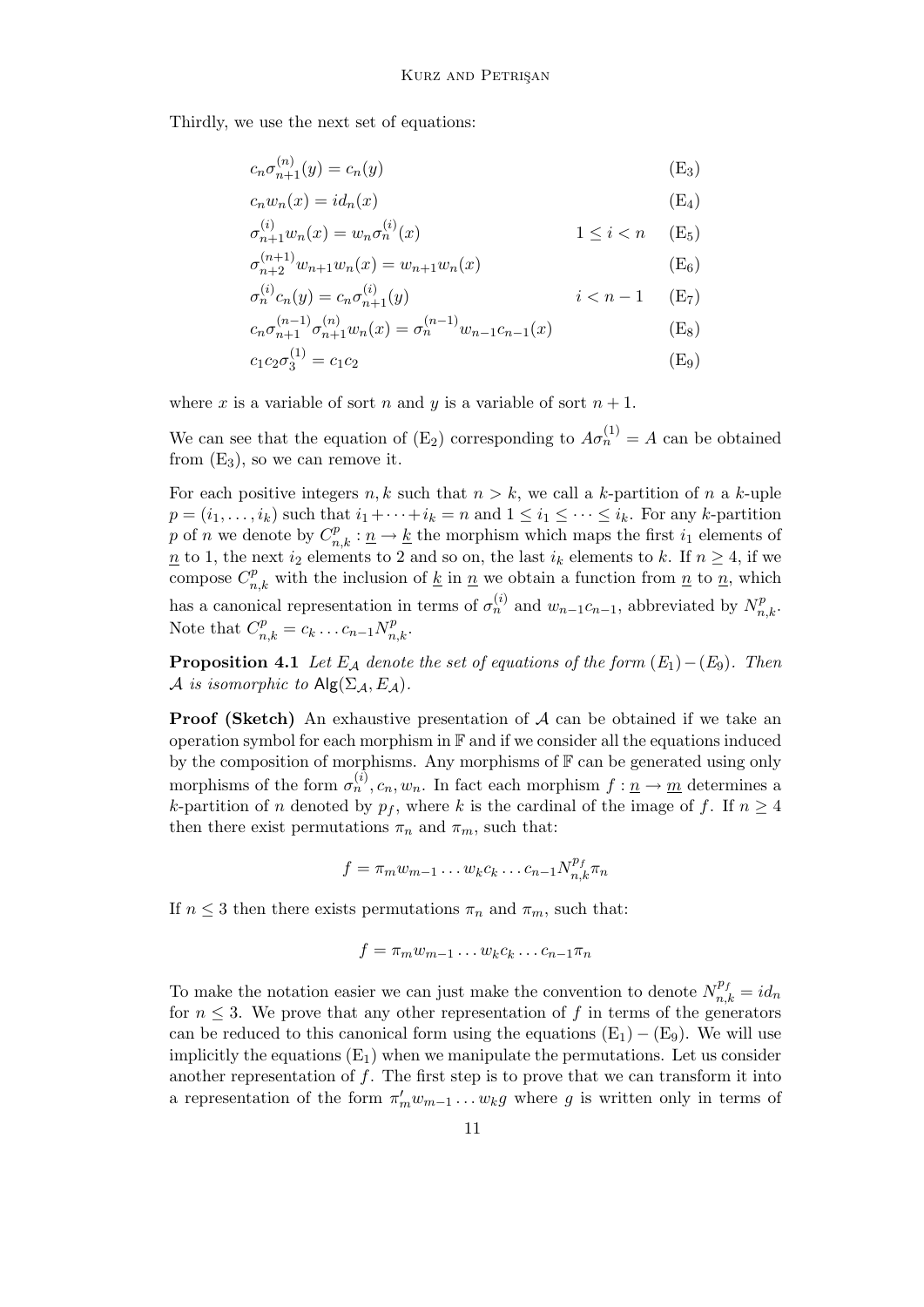transpositions and contractions and  $\pi'_m$  is a permutation. This can be done using equations  $(E_3) - (E_8)$ . Next we show that there exists a permutation  $\tau$  such that we have the following equalities in F:

$$
\pi'_m w_{m-1} \dots w_k \tau = \pi_m w_{m-1} \dots w_k
$$

$$
\tau^{-1} g = c_k \dots c_{n-1} N_{n,k}^{p_f} \pi_n
$$

Therefore it is enough to show that we can derive the above two relations from the equations  $(E_1) - (E_9)$ . The first can be obtained using  $(E_5)$ ,  $(E_6)$ . In order to prove the second, if  $n \geq 4$ , we can use  $(E_4)$  and obtain:

$$
\tau^{-1} g \pi_n^{-1} = c_k \dots c_{n-1} w_{n-1} \dots w_k \tau^{-1} g \pi_n^{-1}
$$

Now  $w_{n-1} \dots w_k \tau^{-1} g \pi_n^{-1}$  can be reduced, via equations  $(E_5)$ ,  $(E_8)$ , to an expression in terms of  $\sigma_n^{(i)}$  and  $w_{n-1}c_{n-1}$ . From Aizenstat's result it follows that we can further reduce this expression to  $N_{n,k}^{\bar{p}_f}$  using (E<sub>1</sub>) and (E<sub>2</sub>). If  $n \leq 3$  then we can just use  $(E_7)$  or  $(E_9)$ .

A presentation for L can be obtained considering for each  $n \in \mathbb{N}$  the operation symbols  $lam_n, app_n$  which semantically correspond to  $\lambda$ -abstraction and application. The respective signature functor  $\Sigma_L$ : Set<sup>N</sup>  $\rightarrow$  Set<sup>N</sup> is given by

$$
(\Sigma_L X)_m = \{lam_{m+1}\} \times X_{m+1} + \{app_m\} \times X_m \times X_m \tag{19}
$$

For any presheaf  $V \in \mathcal{A}$  let  $\rho_V : \Sigma UV \to ULV$  be the map defined by

<span id="page-11-0"></span> $(lam_{n+1}, t) \mapsto t \quad \forall t \in V (n+1) = (\delta V) (n)$  $(app_n, t_1, t_2) \mapsto (t_1, t_2) \quad \forall t_1, t_2 \in V(n)$ 

The equations  $E_L$  should correspond to the kernel pair of the adjoint transpose  $\rho_{\rm I}^{\sharp}$  $\frac{1}{V}$ :  $F\Sigma UV \rightarrow LV$ . We will consider the set of equations of the following form:

$$
\sigma_n^{(i)}(lam_{n+1}, t) = (lam_{n+1}, \sigma_{n+1}^{(i)} t)
$$
[t]  
\n
$$
w_n(lam_{n+1}, t) = (lam_{n+2}, \sigma_{n+2}^{(n+1)} w_{n+1}t)
$$
[t]  
\n
$$
c_n(lam_{n+2}, t') = (lam_{n+1}, \sigma_{n+1}^{(n)} c_{n+1}^{(n)} \sigma_{n+2}^{(n+1)} t')
$$
[t']  
\n
$$
\sigma_n^{(i)}(app_n, t_1, t_2) = (app_n, \sigma_n^{(i)} t_1, \sigma_n^{(i)} t_2)
$$
[t\_1, t\_2]  
\n
$$
w_n(ap_{n}, t_1, t_2) = (app_n, w_n t_1, w_n t_2)
$$
[t\_1, t\_2]  
\n
$$
c_n(ap_{n}, t_1, t_2) = (app_n, c_n t_1, c_n t_2)
$$
[t\_1, t\_2]

where t is a variable of sort  $n+1$ , t' is a variable of sort  $n+2$  and  $t_1, t_2$  are variables of sort  $n$  and  $n$  is an arbitrary positive integer.

**Proposition 4.2** L is presented by  $\langle \Sigma_L, E_L \rangle$ .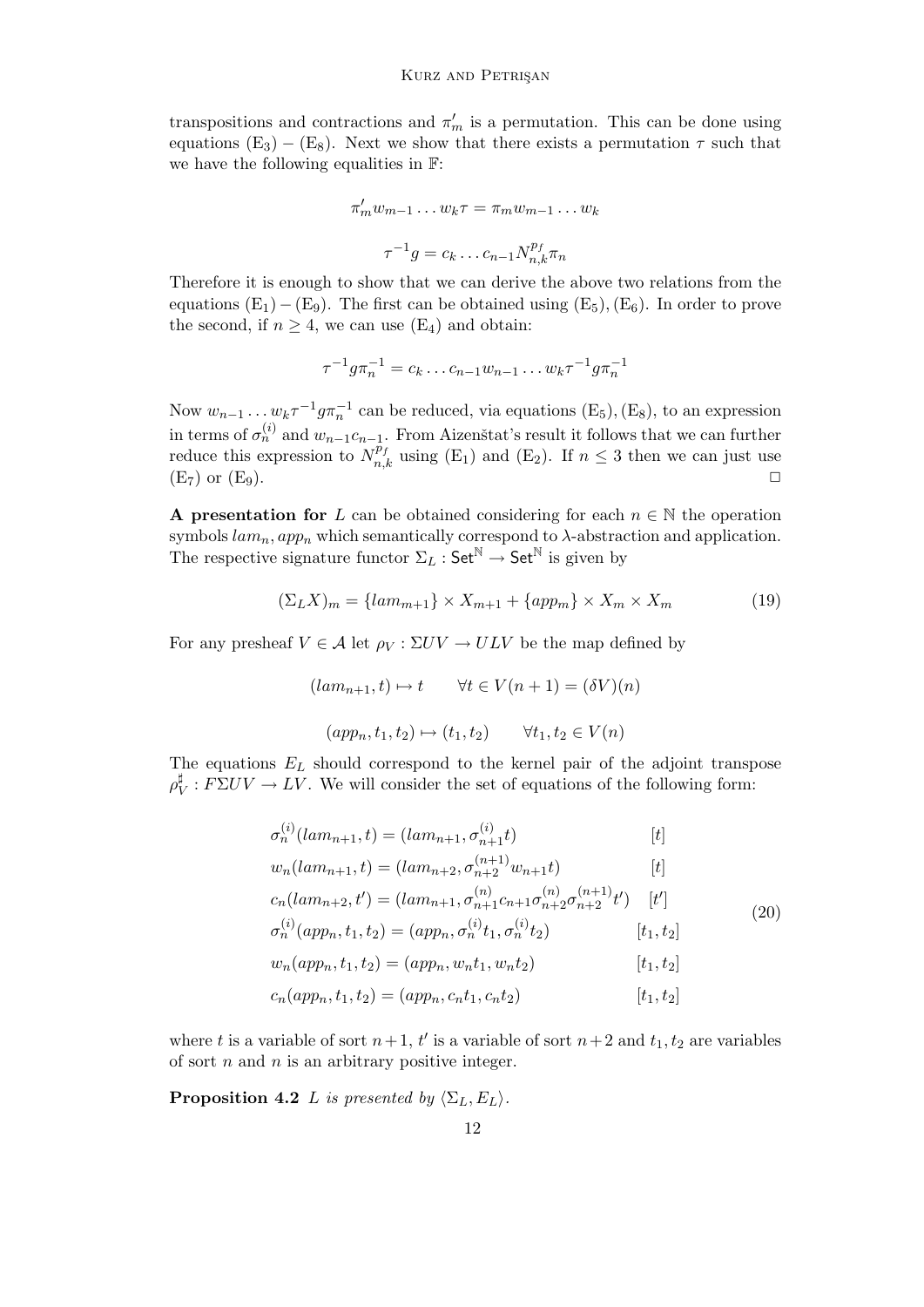**Proof.** Suppose  $A \in \mathcal{A}$ . We have to check that LA is a coequalizer as in dia-gram [\(3\)](#page-4-1). Observe that  $\rho^{\sharp}$  $A_A^{\mu}(f(lam_{n+1}, t)) = \delta(A)(f)(t) = A(f + id_1)(t)$ . Then the equations  $(20)$  are satisfied by LA because we have:

$$
\sigma_{n+1}^{(i)} = \sigma_n^{(i)} + id_1
$$

$$
\sigma_{n+2}^{(n+1)} w_{n+1} = w_n + id_1
$$

$$
\sigma_{n+1}^{(n)} c_{n+1}^{(n)} \sigma_{n+2}^{(n+1)} = c_n + id_1
$$

Conversely, suppose that  $(f(lam_{n+1}, t), f'(lam_{n'+1}, t'))$  is in the kernel pair of  $\rho^{\sharp}$  $A^{\sharp}$ We have to show that  $f(lam_{n+1}, t)$  and  $f'(lam_{n'+1}, t')$  can be identified in  $F\Sigma UA$ by different valuations of the equations. The proof follows from the fact that  $A(f +$  $id_1(t) = A(f' + id_1)(t')$  and that for any morphisms  $\rho, \rho'$  which can be composed in F, we have that  $\rho \circ \rho' + id_1 = (\rho + id_1) \circ (\rho' + id_1)$ . Hence  $f(lam_{n+1}, t)$  and  $(lam_{m+1}, A(f+id_1)(t))$ , can be identified in  $F\Sigma UA$  for any morphism  $f: \underline{n} \to \underline{m}$ .

**Remark 4.3** The presentation of L depends on the operations  $\Sigma_A$  used to describe  $\mathcal{A} = \mathsf{Set}^{\mathbb{F}}$  but is independent of the equations  $E_{\mathcal{A}}$ .

Representing different implementations of  $\lambda$ -terms If V is the presheaf defined by  $V(\rho) = \rho$  for all morphisms  $\rho$  in  $\mathbb{F}$ , the free L-algebra over V gives an implementation of  $\lambda$ −terms by the De Bruijn levels method. In [\[11\]](#page-18-6) it is suggested that different implementations of  $\lambda$ -terms can be obtained by equipping  $\mathbb F$  with different coproduct structures. But this implies working with a different functor than L. Instead, we can use another approach, namely to consider the free Lalgebra over different presheaves of variables. For example, if  $W$  is the presheaf of variables defined explicitly by

$$
W(n) = n \quad W(c_n)(1) = 1 \quad W(c_n)(i) = i - 1; i > 1
$$

$$
W(w_n)(i) = i + 1
$$

$$
W(\sigma_n^{(i)}) = \sigma_n^{(n-i)}
$$

we obtain the presheaf  $\Lambda W_{\alpha}$  of  $\lambda$ -terms implemented by the De Bruijn indices method.

#### <span id="page-12-0"></span>5 Modular coalgebraic logic

In this section we are interested in logics for  $(T_2 \circ T_1)$ -coalgebras. We assume that we have logics for the  $T_i$  described by functors  $L_i$  with presentations  $\langle \Sigma_i, E_i \rangle$ . We know that  $L = L_2 \circ L_1$  gives a logic for coalgebras for the functor  $T = T_2 \circ T_1$ . We also know that properties like expressiveness and completeness extend from the components  $L_i$  to the composition L. Here we are interested to show how to combine the syntax and the proof systems of the two logics. In our framework, this amounts to showing how to obtain a presentation for the functor  $L = L_2 \circ L_1$  from presentations  $\langle \Sigma_2, E_2 \rangle$  and  $\langle \Sigma_1, E_1 \rangle$ .

We know that such a presentation exists, because sifted-colimits preserving functors are closed under composition. But this in itself does not give us a recipe to compute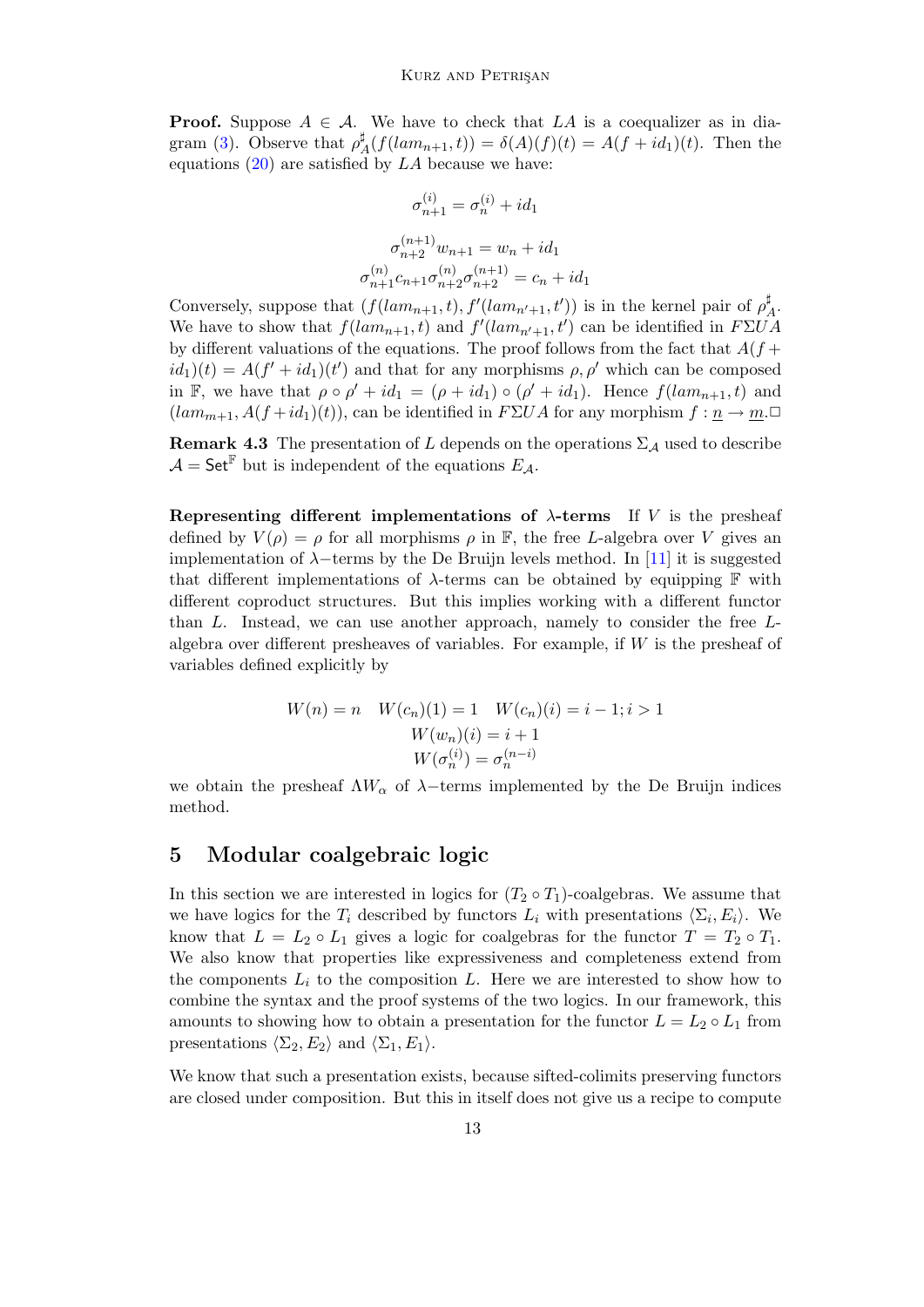a presentation  $\langle \Sigma, E \rangle$  from the presentations  $\langle \Sigma_i, E_i \rangle$  in a simple modular way. For example, in the case that  $L_i : BA \to BA$ , even if the  $\Sigma_i$  contain only one unary operation symbol  $\Box_i$ , one may need an infinite set of operation symbols of arbitrary (finite) arities to present  $L = L_2 \circ L_1 : BA \to BA$ . The reason is that operation symbols for L are of the form  $\Box_2\phi$  where  $\phi$  can be any Boolean combination of terms of the kind  $\Box_1 \psi$ , or, more formally, in the notation of Section [3,](#page-3-0) operation symbols for L are terms in  $G_1 UFG_2 UF V$ .

The solution is to replace L by a two-sorted functor  $\overline{L}$  :  $\mathsf{BA}^S \to \mathsf{BA}^S$  where we write  $S = \{s, i\}$ . The intuition here is that a coalgebra  $X \to T_2 \circ T_1(X)$  goes first to an intermediate state in  $T_1(X)$  and then to a (proper) state in  $T_2(T_1(X))$ . This point of view introduces a 2-sorted semantics: (proper) states, of sort s, and intermediate states, of sort i. We could make this explicit using a two sorted functor  $\bar{T}:\mathsf{Set}^S\to\mathsf{Set}^S,$  but we do not need to do this here. On the other hand, on the dual side, to construct the logics, introducing a new sort for intermediate states allows us to compose presentations in a modular way. This has been used (implicitly) in our work on  $\pi$ -calculus [\[7\]](#page-17-5) and goes back in coalgebraic logic to Rößiger [\[25\]](#page-18-11) (see also Jacobs  $[14]$  and Cîrstea and Pattinson  $[9]$ . But the technique of reflecting the structure of the type constructors in the syntax of the logic appears already in Abramsky's use of a 'meta-language' in [\[1\]](#page-17-7). In our framework, the details can be formulated as follows. First, it is convenient to introduce the notion of a two-sorted composition.

Below we consider the more general case  $L_1 : A_s \to A_i$  and  $L_2 : A_i \to A_s$ , which allows us to also treat in a modular way binary functors such as product and coproduct.

**Definition 5.1** [two-sorted composition of functors] Given two functors  $L_1 : A_s \to$  $A_i$  and  $L_2$ :  $A_i \rightarrow A_s$  between any two categories, the two-sorted composition of  $L_1$  with  $L_2$  is the functor  $\bar{L}$  :  $\mathcal{A}_i \times \mathcal{A}_s \to \mathcal{A}_i \times \mathcal{A}_s$  mapping  $A = (A_i, A_s)$  to  $(\bar{L}A)_{\mathsf{s}} = L_2(A_{\mathsf{i}})$  and  $(\bar{L}A)_{\mathsf{i}} = L_1A_{\mathsf{s}}$ .

This composition is symmetric: Swapping  $L_1$  and  $L_2$  just means that the indices i and s change role. It is therefore tempting to suppress the distinction between 1 and i and between 2 and s in our notation. We do not do this because we want to use the notation  $(-)$ <sub>1</sub> to refer to the functor  $L_1$  and the notation  $(-)$ <sub>i</sub> to refer to a projection onto sort i.

The next proposition ensures that we can extract the initial  $L_2 \circ L_1$ -algebra from the initial algebra of the two-sorted composition. (We continue to write again  $L_2L_1$ instead of  $L_2 \circ L_1$ ).

**Proposition 5.2** Consider categories  $A_i$ ,  $A_s$  which are lfp and two finitary functors  $L_1: \mathcal{A}_s \to \mathcal{A}_i$  and  $L_2: \mathcal{A}_i \to \mathcal{A}_s$ . Let  $\overline{L}$  be the two-sorted composition of  $L_1$  with  $L_2$ . Then the s-component of the initial  $\overline{L}$ -algebra is the initial  $L_2L_1$ -algebra.

**Proof.**  $A_i \times A_s$  is lfp and  $\overline{L}$  is finitary. Therefore, the initial  $\overline{L}$ -algebra is the colimit of the initial algebra chain  $\bar{L}^n$ 0 where 0 denotes the initial object and n runs through finite ordinals. As colimits are calculated sort-wise, it is enough to show that the projected sequence  $(\bar{L}^n)$  has the same colimit as the initial sequence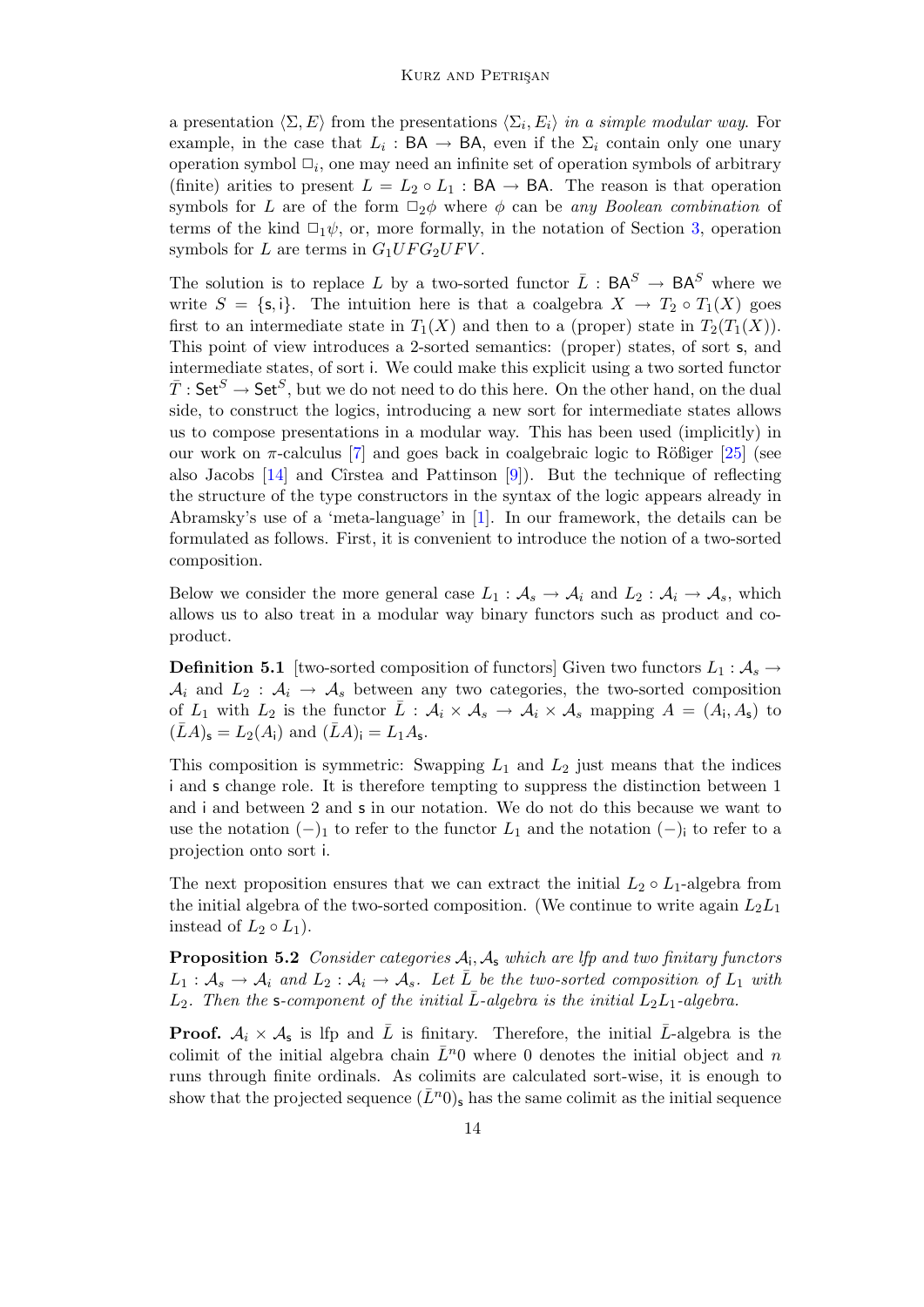of  $L_2L_1$ , which is easy to see as the latter sequence is a subsequence of the former. $\Box$ 

As the relation between logics and coalgebras is provided by the initial algebras, the proposition tells us that we do not loose anything if we present  $\overline{L}$  instead of  $L_2L_1$ . It is obvious how to do this.

<span id="page-14-0"></span>**Theorem 5.3** Consider (many-sorted) varieties  $A_i \times A_s$  and two functors  $L_1$ :  $\mathcal{A}_s \to \mathcal{A}_i$  and  $L_2 : \mathcal{A}_i \to \mathcal{A}_s$  with presentations  $\langle \Sigma_1, E_1 \rangle$  and  $\langle \Sigma_2, E_2 \rangle$ , respectively. Then  $\langle \bar{\Sigma}, \bar{E} \rangle$  is a presentation of the two-sorted composition  $\bar{L}$  of  $L_1$  with  $L_2$  as follows.

$$
\begin{aligned} (\bar{\Sigma}X)_\mathsf{s} &= \Sigma_2 X_\mathsf{i} \\ (\bar{\Sigma}X)_\mathsf{i} &= \Sigma_1 X_\mathsf{s} \end{aligned}
$$

where we use that the signatures  $\Sigma_1$ ,  $\Sigma_2$  are given by functors  $\mathsf{Set}^{S_2} \to \mathsf{Set}^{S_1}$ ,  $\mathsf{Set}^{S_1} \to$ Set<sup>S<sub>2</sub></sup> and  $X = (X_i, X_s)$  denotes and element of Set<sup>S<sub>1</sub></sup>  $\times$  Set<sup>S<sub>2</sub></sup>. Equations are given by  $\bar{E}_5 = E_2, \ \bar{E}_i = E_1.$ 

Example 5.4 Let us illustrate this theorem using more familiar notation. To be specific, we assume that  $\mathcal{A}_i$  and  $\mathcal{A}_s$  are both BA. We write  $\vdash_i \psi$  and  $\vdash_s \phi$  to assert that  $\psi$ ,  $\phi$  are formulas of sort i, s, respectively. The theorem then states that formulas of both sorts are closed under Boolean operations and, for all  $n$ -ary operation symbols  $\sigma_i$  in  $\Sigma_i$ , formulas are closed under

$$
\frac{\vdash_i \psi_1, \ldots, \vdash_i \psi_n}{\vdash_s \sigma_2(\psi_1, \ldots, \psi_n)} \qquad \frac{\vdash_s \phi_1, \ldots, \vdash_s \phi_n}{\vdash_i \sigma_1(\phi_1, \ldots, \phi_n)}
$$

The axioms are given by equations  $E_1, E_2$ , sortwise. The rules of the calculus are those of equational logic. The only rules that make the two sorts interact are the congruence rules:

$$
\vdash_i \psi_1 = \psi'_1, \ldots, \vdash_i \psi_n = \psi'_2
$$
\n
$$
\vdash_{\mathsf{s}} \phi_1 = \phi'_1, \ldots, \vdash_{\mathsf{s}} \phi_n = \phi'_n
$$
\n
$$
\vdash_{\mathsf{s}} \sigma_2(\psi_1, \ldots, \psi_n) = \sigma_2(\psi'_1, \ldots, \psi'_n)
$$
\n
$$
\vdash_i \sigma_1(\phi_1, \ldots, \phi_n) = \sigma_1(\phi'_1, \ldots, \phi'_n)
$$

Here, we use  $\vdash_i \psi = \psi'$  and  $\vdash_s \phi = \phi'$  to denote derivability of equations of the respective sorts.

Example 5.5 In the literature, one often considers inductively defined classes of functors [\[25](#page-18-11)[,14](#page-18-12)[,9\]](#page-17-6), such as, for example, the class of so-called Kripke polynomial functors  $T : Set \rightarrow Set$  built according to

$$
T ::= Id \mid K_C \mid T + T \mid T \times T \mid T \circ T \mid \mathcal{P}
$$

where Id is the identity functor,  $K_C$  is the constant functor that maps all sets to a finite set  $C, \mathcal{P}$  is covariant powerset.

Typically, these functors are not only built from basic ingredients (such as  $Id, K_C, \mathcal{P}$ ) and composition, but also from binary operations (such as  $+, \times$ ). To give an example, the functor  $L_+$ : BA × BA → BA capturing the logic of  $+$ : Set × Set → Set has the following presentation.

There are two unary operation symbols  $[\kappa_1]$  and  $[\kappa_2]$ . Equations specify that the  $[\kappa_i]$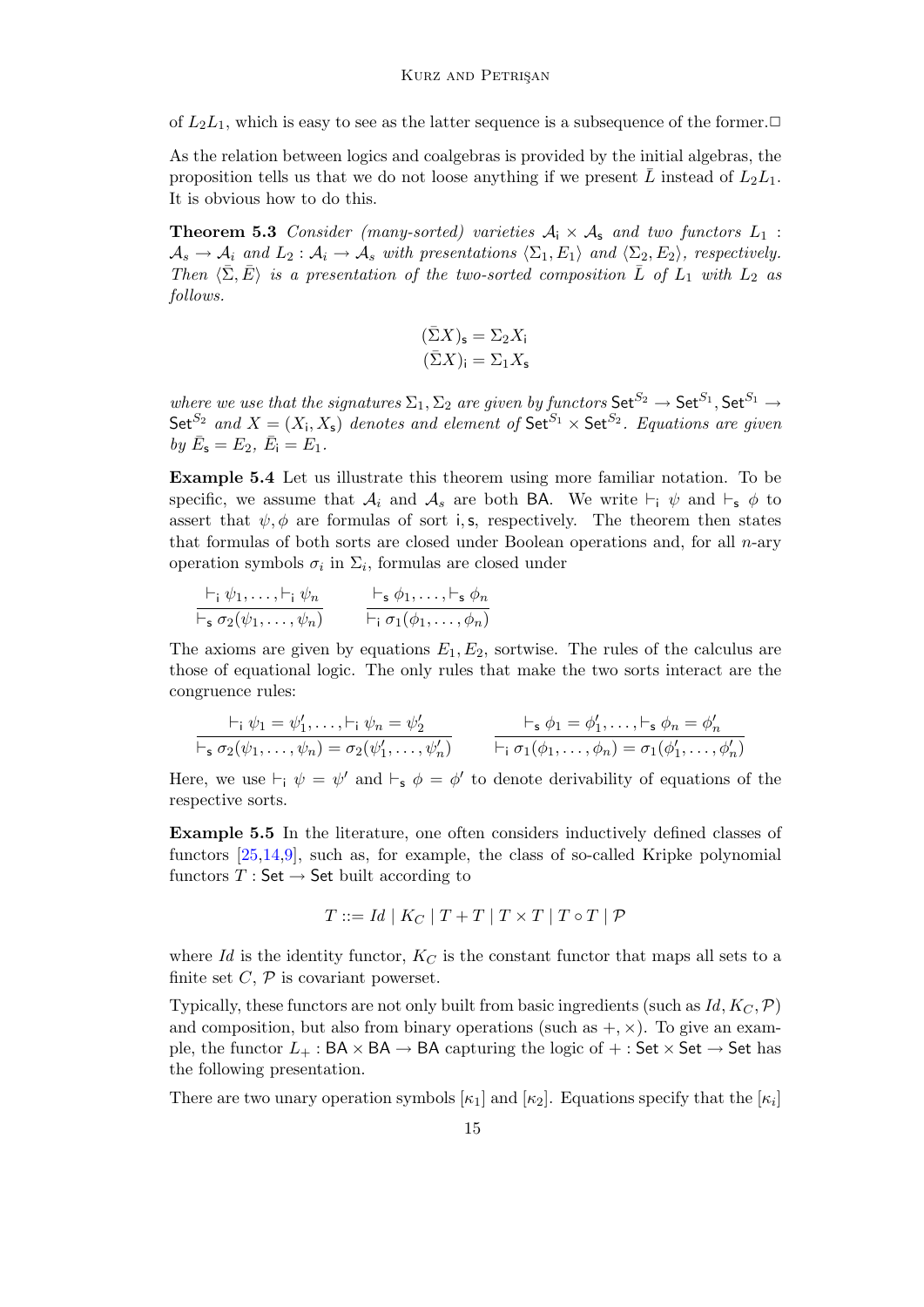preserve finite joins and binary meets and that  $[\kappa_1]a_1\wedge[\kappa_2]a_2 = \perp, [\kappa_1]\top\vee[\kappa_2]\top = \top$ ,  $\neg[\kappa_1]a_1 = [\kappa_2]\top \vee [\kappa_1]\neg a_1, \neg[\kappa_2]a_2 = [\kappa_1]\top \vee [\kappa_2]\neg a_2.$ 

If L is now the logic of T, then the logic of  $T + T$  is given by the presentation of the two-sorted composition of  $BA \stackrel{(L,L)}{\longrightarrow} BA \times BA \stackrel{L_+}{\longrightarrow} BA$  according to Theorem [5.3.](#page-14-0)

# <span id="page-15-0"></span>6 Uniform completeness proofs

In this section we show how to associate to an arbitrary set-functor  $T$  a functor  $L$ on BA and a semantics  $\delta : LP \to PT$  so that the resulting logic is complete. The definition of L from T is the same as in [\[20](#page-18-4)[,19\]](#page-18-13), but as we do not insist on strong completeness<sup>[2](#page-15-1)</sup> here, we don't need to put any assumptions on  $T$ . Instead we use an induction along the final sequence as first done in Pattinson [\[23\]](#page-18-14) and adapted to the setting of functorial logics over BA in [\[17\]](#page-18-0).

**Definition of L.** First, let us recall from [\[20](#page-18-4)[,19\]](#page-18-13) the definition of L from T (see also Klin  $[16]$ . The essential ingredients are as follows. Two contravariant functors P and S that are adjoint on the right

$$
L\left(\bigvee_{\begin{subarray}{c}\uparrow\\I\\ \hline \downarrow\\ \hline \downarrow\\ A_0\end{subarray}}\right)^{P} \mathcal{X}\bigcirc T\tag{21}
$$

where  $A$  is lfp with a small subcategory  $A_0$  of finitely presentable objects. We then define L on  $\mathcal{A}_0$ , eliding the inclusion I, as

$$
LA = PTSA
$$

and extend L continuously from  $\mathcal{A}_0$  to  $\mathcal{A}$ . Note that L thus defined preserves filtered colimits, whereas  $PTS$  need not to do so.

<span id="page-15-2"></span>**Example 6.1** Take  $\mathcal{A} = BA$  and  $\mathcal{X} = \mathsf{Set}$ . Then P is contravariant powerset and  $S$  takes ultrafilters. On arrows,  $P$  and  $S$  map a function to its inverse image. The adjunction restricts to a dual equivalence between finite Boolean algebras and finite sets. The ultrafilters of a finite Boolean algebra  $A$  are the atoms of  $A$ , that is, those elements  $a \in A$  such that there are no elements strictly between bottom and a. Thus, on finite Boolean algebras, the duality reduces to the well known fact that every finite Boolean algebra is isomorphic to the powerset of its atoms. We will also make use of the fact that the finitely presentable Boolean algebras coincide with the finite ones.

**Definition of**  $\delta : LP \to PT$ **.** The idea that the semantics of a logic for coalgebras should be described by a natural transformation  $LP \rightarrow PT$  goes back to [\[17,](#page-18-0)[6\]](#page-17-0). The

<span id="page-15-1"></span><sup>&</sup>lt;sup>2</sup> A logic is strongly complete if, whenever  $\phi$  holds in all models satisfying a possibly infinite set of formulas  $\Gamma$ , then one can also derive  $\phi$  from  $\Gamma$ . Strong completeness is closely related to compactness. S the procedure below will not give rise to strongly complete logics if T is the probability distribution functor or if  $TX = A \times X$  for an infinite set A.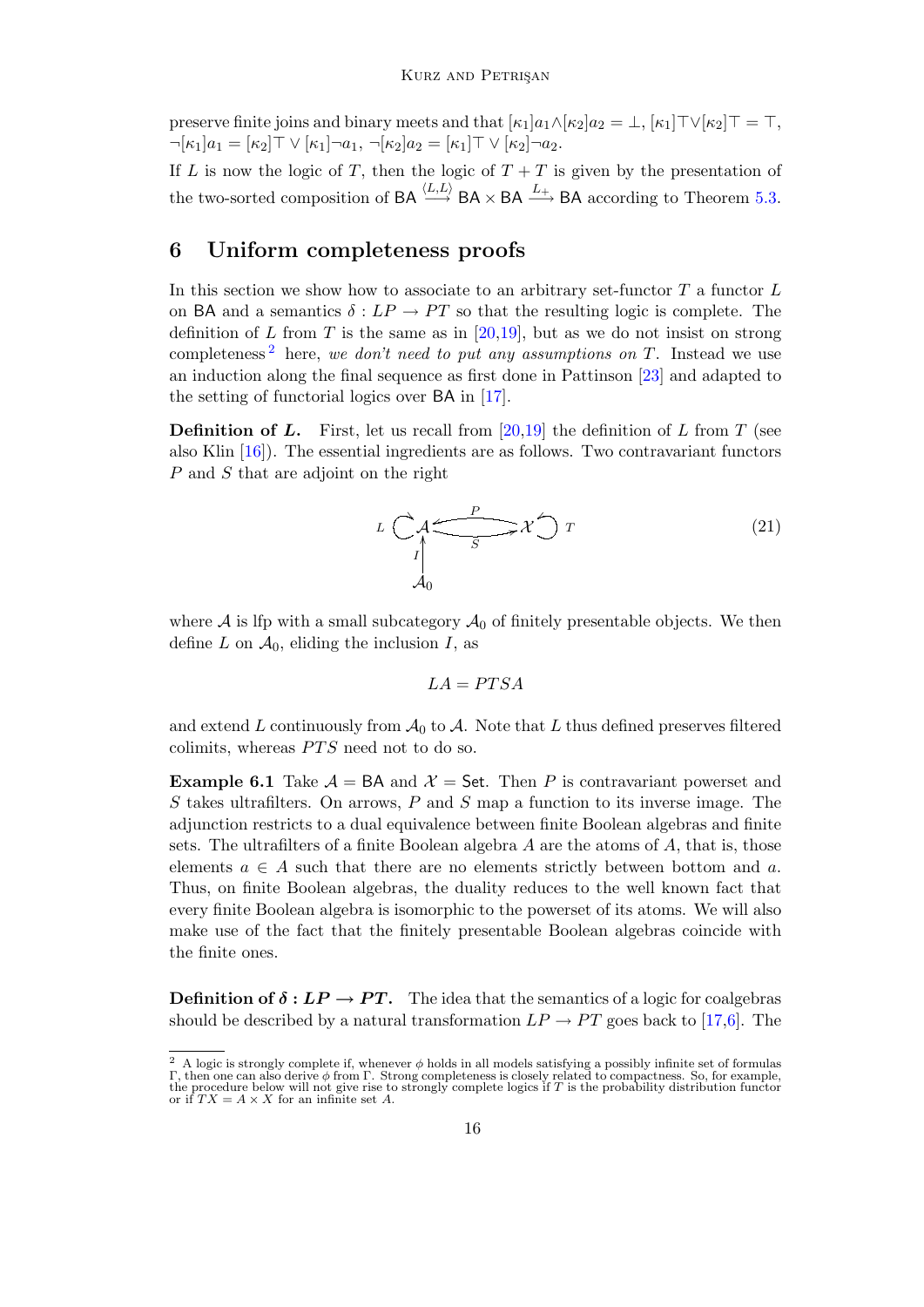following definition is again from [\[20\]](#page-18-4).

$$
\begin{array}{ccc}\nPX & LPX \xrightarrow{\delta_X} PTX \\
c_i & Lc_i & PTc_i^{\sharp} \\
A_i & LA_i \xrightarrow{\cong} PTSA_i\n\end{array} \tag{22}
$$

PX is a filtered colimit  $c_i : A_i \to PX$ . Under the adjunction, this cocone corresponds to a cone  $c_i^{\sharp}$  $a_i^{\sharp}: X \to SA_i$  which is turned into a cocone under PT (recall that P is contravariant). Now  $\delta_X$  exists uniquely, since L preserves filtered colimits.

Intuitively, the logic  $L$  is complete if any two formulas identified in the semantics, are already identified in the syntax. This is the content of the following lemma.

**Assumption:** From now on we take  $A = BA^{S'}$  and  $\mathcal{X} = \mathsf{Set}^{S'}$  with the functors P and S sort-wise as in Example [6.1.](#page-15-2)

**Lemma 6.2**  $\delta_X$  as defined above is injective.

**Proof.** Consider two distinct  $\phi_1, \phi_2 \in LPX$ . By filteredness, we find some  $A_i$  and  $\phi'_j \in A_i$  such that  $c_i(\phi'_j) = \phi_j$ . Moreover, since in **BA** the finitely presentable objects are closed under quotients, we can assume  $c_i$  to be injective. The following fact is easily proved.

**Claim:** Let A be finite.  $c: A \to PX$  is injective iff the adjoint transpose  $c^{\sharp}: X \to Y$ SA is surjective.

Indeed, by the laws of adjunction and A being finite, we have that  $c$  is  $A \cong PSA \stackrel{P c^{\sharp}}{\longrightarrow}$ PX; now  $P c^{\sharp} = (c^{\sharp})^{-1}$  is injective iff  $\sigma^{\sharp}$  is surjective, which proves the claim. Using that T, as any functor on  $\mathsf{Set}^{S'}$ , preserves surjective maps and that P maps surjective maps to injective  $\mathsf{BA}^{S'}$ -homomorphisms, we conclude that  $PTc_i^{\sharp}$  is injective, hence  $\delta_X(\phi_1) \neq \delta_X(\phi_2).$ 

**Theorem 6.3** The logic given by L as defined above is complete for  $T$ -coalgebras.

**Proof.** (The proof is essentially the one from [\[17\]](#page-18-0), where the reader can find the missing technical details.) Let  $L : BA^{S'} \to BA^{S'}$  be the functor defined above. L preserves filtered colimits and therefore, using a special property of BA and following [\[20,](#page-18-4) Proposition 3.4], L preserves sifted colimits. It follows that L has a presentation, which induces an equational logic, which in turn can be written in the usual modallogic style, using the correspondences between equations  $\phi = \psi$  and formulas  $\phi \leftrightarrow \psi$ and between formulas  $\phi$  and equations  $\phi = \top$ .

The semantics of an L-formula wrt a coalgebra  $\xi : X \to TX$  is determined by the arrow  $\llbracket - \rrbracket_{(X,\xi)}$  from the initial L-algebra to the algebra  $LPX \to PTX \to PX$ . Because of the naturality of  $\delta$ , the semantics wrt to all coalgebras is determined by the semantics wrt to the final coalgebra. Since we don't assume that the final coalgebra exists, we replace it by the corresponding final sequence  $T^n \mathbb{1}$  which is defined as follows. We denote by  $\mathbb{1} = T^0 \mathbb{1}$  the final object in Set<sup>S'</sup>.  $p_0: T \mathbb{1} \to \mathbb{1}$ is given by finality and  $p_{n+1} : T(T^n \mathbb{1}) \to T^n \mathbb{1}$  is defined to be  $T p_n$ . We think of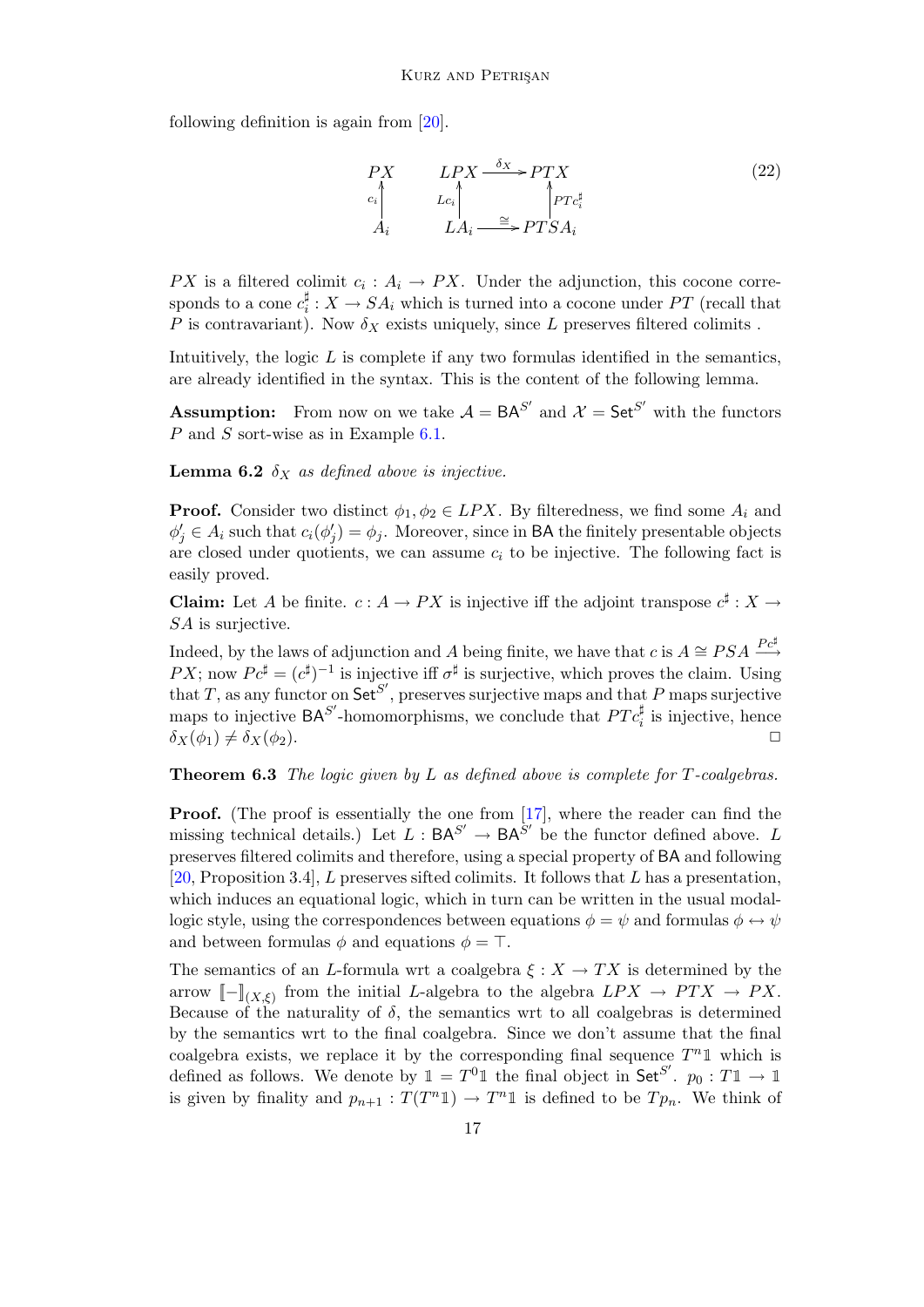the  $T^n \mathbb{1}$  as approximating the final coalgebra.<sup>[3](#page-17-8)</sup> In the same way as any coalgebra  $\xi: X \to TX$  has a unique arrow into the final coalgebra, there are canonical arrows  $\xi_n: X \to T^n \mathbb{1}$  to the approximants of the final coalgebra, defined inductively by  $\xi_{n+1} = T(\xi_n) \circ \xi$ . The idea now is to interpret a formula  $\phi$  'of depth n' as a subset  $[\![\phi]\!]_n$  of  $T^n \mathbb{1}$ . The semantics of  $\phi$  in X is then  $\xi_n^{-1}([\![\phi]\!]_n)$ . <sup>[4](#page-17-9)</sup> To say what it means for a formula to be of depth  $n$  we need the initial sequence of  $L$ , which we define next.

Since L is finitary the initial algebra is the colimit of the sequence  $L^n 2$  defined as follows. We denote by  $2 = L^0 2$  the initial object in  $BA^{S'}$ .  $e_0 : 2 \to L2$  is given by initiality and  $e_{n+1}: L^n 2 \to L(L^n 2)$  is defined to be  $Le_n$ . Since L preserves sifted colimits and hence injective maps [\[20,](#page-18-4) Corollary 4.10], all maps in the sequence are injective. This means that we can consider the initial L-algebra as a union of its approximants  $L^n 2$ . We call the elements of  $L^n 2$  formulas of depth n. The semantics of a formula of depth n is given by a  $BA^{S'}$ -morphism  $[-]_n : L^n \mathcal{D} \to PT^n \mathbb{1}$  as follows.

$$
P_{\mathbb{1}} \xrightarrow{P_{p_0}} \cdots \qquad P_{\mathbb{1}} \xrightarrow{P_{p_n}} P_{\mathbb{1}} \xrightarrow{P_{n+1}} \cdots \qquad (23)
$$
\n
$$
\downarrow \qquad \qquad \downarrow \qquad \qquad \downarrow \qquad \qquad \downarrow \qquad \qquad \downarrow \qquad (24)
$$
\n
$$
2 \xrightarrow{-e_0} \cdots \qquad L^n 2 \xrightarrow{-e_n} L^{n+1} 2 \qquad \cdots
$$

 $[-]_0$  is given by initiality (and is actually the identity).  $[-]_{n+1}$  is defined to be  $\delta_{T^{n}1} \circ L([\![-]\!]_n)$ . Observe that the semantics of a formula is independent of the particular approximant we choose (all squares in the diagram commute). Moreover, given a coalgebra  $\xi: X \to TX$  and a formula of depth n, the semantics via the initial L-algebra and the semantics via the final sequence coincide:  $[\![\phi]\!]_{(X,\xi)} = \xi_n^{-1}([\![\phi]\!]_n)$ . Since  $\delta$  is injective and L preserves injective maps, all  $[-]_n$ ,  $n \in \mathbb{N}$ , are injective.

To show completeness, suppose  $\phi_1 \neq \phi_2$  in the initial L-algebra. We find an approximant  $L^n 2$ , in which  $\phi_1$  and  $\phi_2$  are different. Any one-sided inverse  $\xi$  of  $p_n: TT^n \mathbb{1} \to T^n \mathbb{1}$  is a T-coalgebra with carrier  $T^n \mathbb{1}$ . We have  $[\![\phi]\!]_{(T^n \mathbb{1}, \xi)} = [\![\phi]\!]_n$ . Now injectivity of  $[-]_n$  shows that  $(T^n 1, \xi)$  is a counter-example for  $\phi_1 = \phi_2$ .

### References

- <span id="page-17-7"></span>[1] S. Abramsky. Domain theory in logical form. Ann. Pure Appl. Logic, 51, 1991.
- <span id="page-17-10"></span>[2] J. Adámek and V. Koubek. On the greatest fixed point of a set functor. *Theoret. Comput. Sci.*, 150, 1995.
- <span id="page-17-3"></span>[3] J. Adámek and J. Rosický. Locally Presentable and Accessible Categories. CUP, 1994.
- <span id="page-17-4"></span>[4] J. Adámek and J. Rosický. On sifted colimits and generalized varieties. Th. Appl. Categ., 8, 2001.
- <span id="page-17-2"></span>[5] A. Y. Aizenštat. Defining relations of finite symmetric semigroups. Math. Sb. N. S., 45, 1958.
- <span id="page-17-0"></span>[6] M. Bonsangue and A. Kurz. Duality for logics of transition systems. In FoSSaCS'05.
- <span id="page-17-5"></span>[7] M. Bonsangue and A. Kurz. Pi-calculus in logical form. In LICS'07.
- <span id="page-17-1"></span>[8] M. Bonsangue and A. Kurz. Presenting functors by operations and equations. In  $FoSSaCS'06$ .
- <span id="page-17-6"></span>[9] C. Cîrstea and D. Pattinson. Modular construction of modal logics. In CONCUR'04.

<span id="page-17-8"></span><sup>3</sup> Indeed, if we let run the final sequence through all ordinals, we obtain the final coalgebra as a limit if it exists, see Adamek and Koubek [\[2\]](#page-17-10).

<span id="page-17-9"></span><sup>4</sup> This point of view has been elaborated in [\[18\]](#page-18-16).